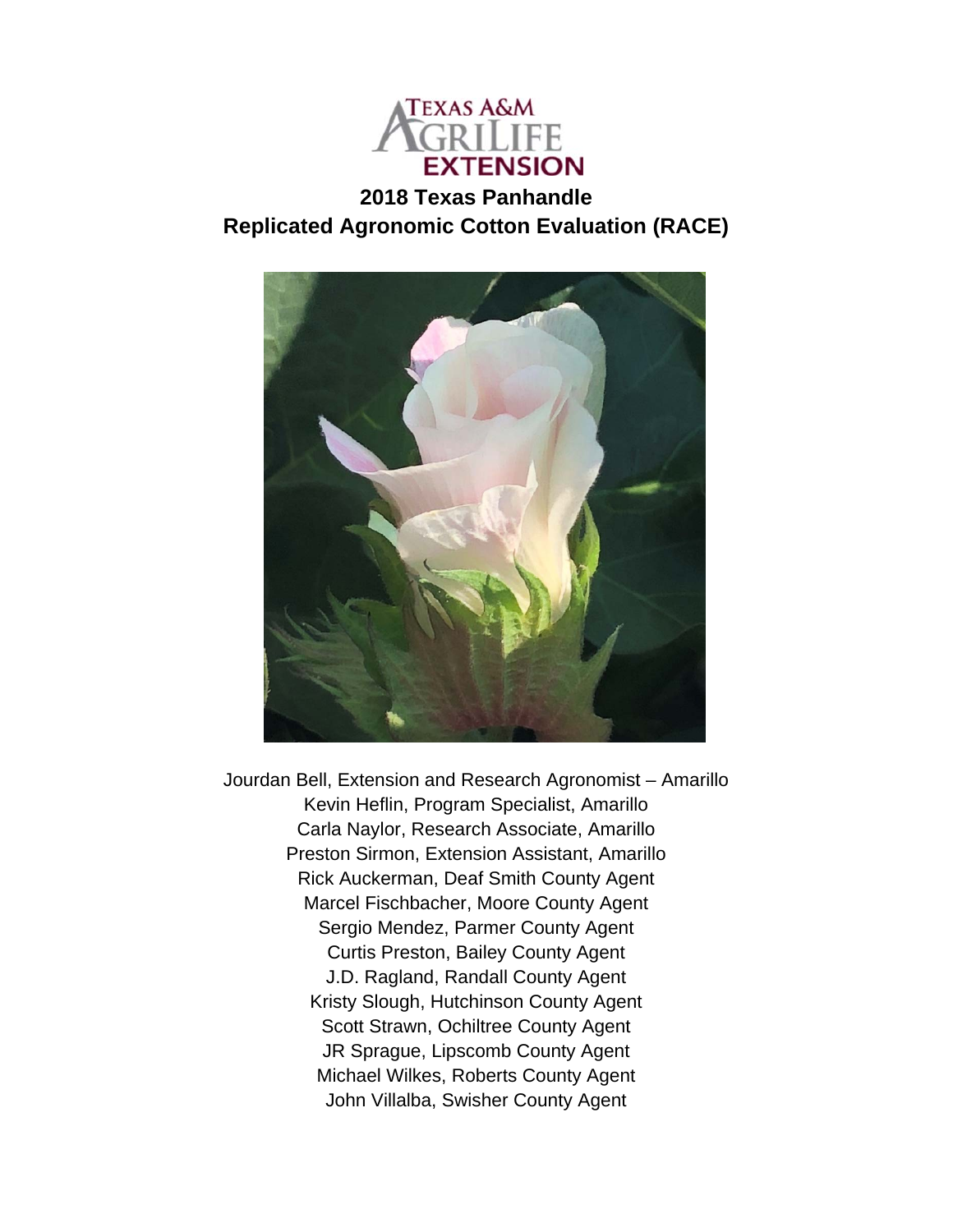## **2018 Texas Panhandle Replicated Agronomic Cotton Evaluation (RACE)**

| <b>List of Figures</b><br>Page                                                                                                                        |
|-------------------------------------------------------------------------------------------------------------------------------------------------------|
| 1. Distribution of growing degree days (GDD60) accumulated from planting 3<br>2. 4-week stand counts in the 2018 Hutchison County row spacing trial17 |
| 3. Comparison of 2017 and 2018 lint data for the 2018 Hutchinson County row                                                                           |
| <b>List of Tables</b>                                                                                                                                 |
|                                                                                                                                                       |
| 2. 2018 trial condition and in-season details including irrigation, precipitation, Growing                                                            |
| 3. Characteristics of varieties evaluated in 2018 Panhandle RACE trials 6                                                                             |
|                                                                                                                                                       |
| 5. Four-week post planting stand counts as a fraction of the planted population  8                                                                    |
| 6. 2018 Lint yield and quality for the Deaf Smith County Irrigated RACE Trial, Frank                                                                  |
|                                                                                                                                                       |
| 7. 2018 Lint yield and quality for the Gray County Dryland RACE Trial, Chandler                                                                       |
|                                                                                                                                                       |
| 8. 2018 Lint yield and quality for the Hansford County Dryland RACE Trial,                                                                            |
|                                                                                                                                                       |
| 9. 2018 Lint yield and quality for the Hutchison County Irrigated RACE Trial,                                                                         |
|                                                                                                                                                       |
| 10. 2018 Lint yield and quality for the Moore County Deficit Irrigated RACE Trial, Darren                                                             |
|                                                                                                                                                       |
| 11. 2018 Lint yield and quality for the Ochiltree County Irrigated RACE Trial, Brandon                                                                |
|                                                                                                                                                       |
| 12. 2018 Lint yield and quality for the Sherman County Irrigated RACE Trial, Tommy                                                                    |
|                                                                                                                                                       |
| 13. 2018 Lint yield and quality for the Swisher County Irrigated RACE Trial, Jeremy                                                                   |
|                                                                                                                                                       |
| 14. 2018 Hutchinson County row spacing lint yield and fiber quality17                                                                                 |
| 15. 2018 Hutchinson County row spacing lint yield and fiber quality by row spacing20                                                                  |
| 16. 2018 Hutchinson County seeding rate trial lint yield and fiber data 21                                                                            |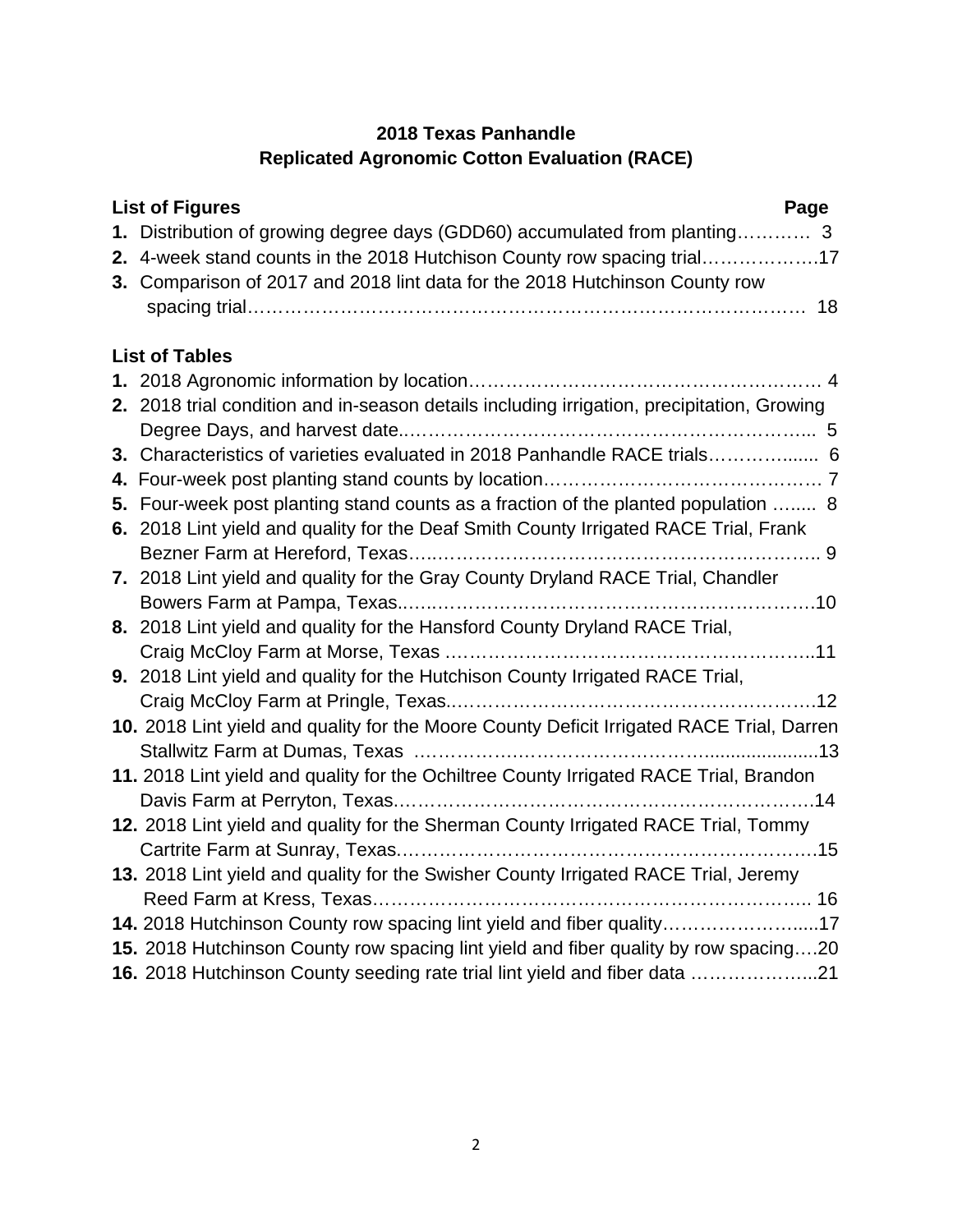### **2018 Texas Panhandle Highlights**

The Texas Panhandle RACE trials provide producers knowledge of varietal performance and stability under regional environmental conditions. The 2018 production season brought many weather-related challenges. In the southern and southwestern Panhandle, dry planting conditions and above average early season temperatures resulted in dryland cotton crop failure across much of the region. In the northeastern Panhandle, early June rain brought much needed moisture, but severe rainfall events resulted in water logging as well as extensive hail damage and crop loss on numerous fields. Regionally, above-average spring temperatures resulted in rapid growing degree day (GDD) accumulation in May (Fig. 1). Hot-dry conditions in late-May and early-June increased crop water demands, but under irrigation, crops were managed for optimum production with irrigated yields exceeding 2000 lbs/ac at many locations.

The 2018 Texas Panhandle RACE Trials were planted at ten locations under varying crop rotations, row spacings and populations (Table 1). Two locations were not taken to harvest (Randall – drought and poor stand; Parmer – extensive volunteer cotton). Eight early to early-mid maturing double and triple herbicide stacked varieties were planted at each location.



**Figure 1.** Distribution of growing degree days (GDD60) accumulated from planting for locations where a Texas A&M AgriLife weather station is located.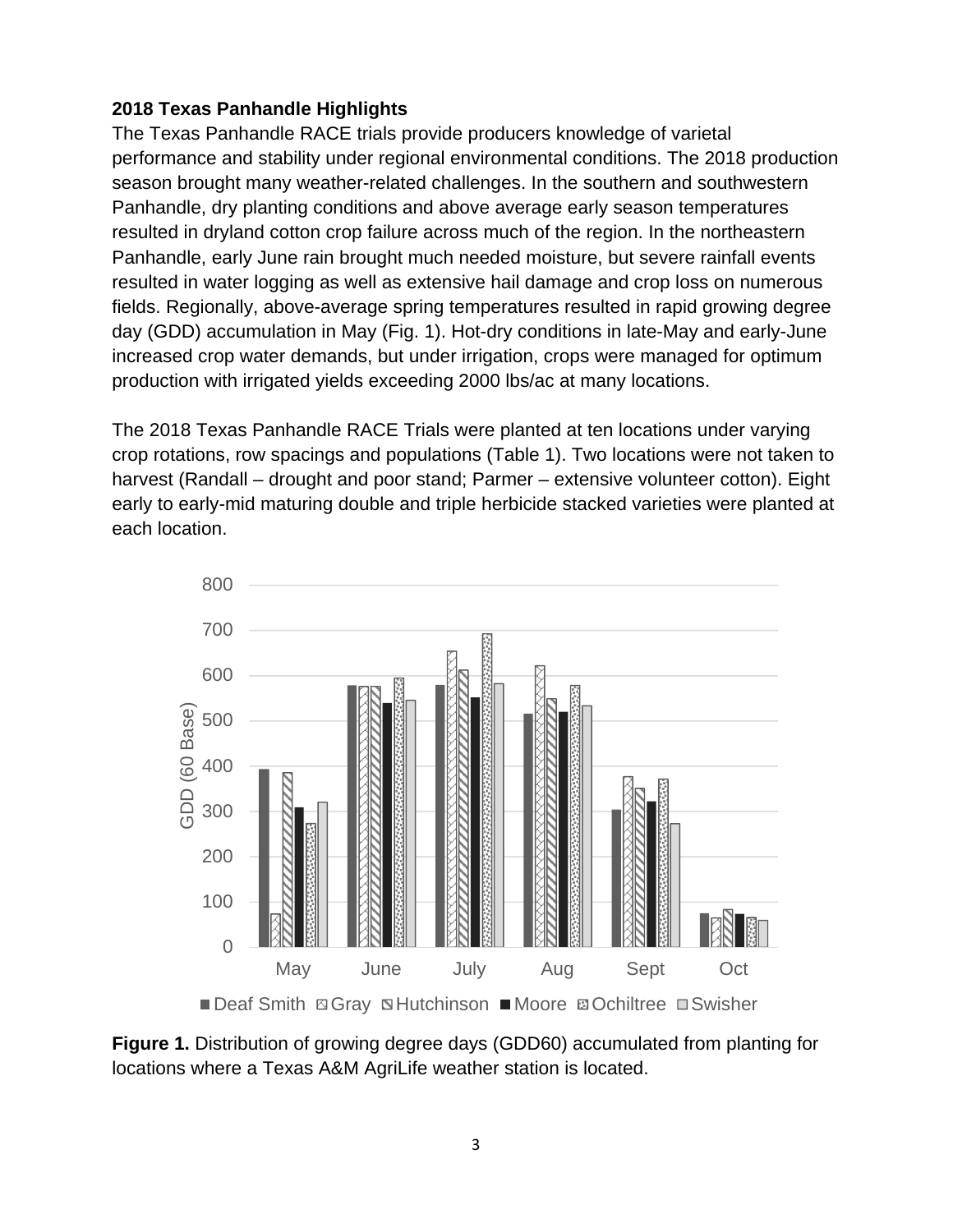| <b>County</b>     | Location<br>(Nearest<br>Town) | Cooperator             | <b>County Agent(s) Planting Date</b> |             | <b>Planting</b><br><b>Population</b><br>(Seeds/ac) | <b>Previous</b><br>Crop  | Row<br><b>Spacing</b><br>(in) | Air Temp.<br>at Planting<br>$(^0F)$ | 4" Soil<br>Temp. at<br><b>Planting</b><br>$(^0F)$ |
|-------------------|-------------------------------|------------------------|--------------------------------------|-------------|----------------------------------------------------|--------------------------|-------------------------------|-------------------------------------|---------------------------------------------------|
| <b>Deaf Smith</b> | Hereford                      | <b>Frank Bezner</b>    | <b>Rick Auckerman</b>                | 8-May-18    | 55,000                                             | Corn                     | 30                            | 60                                  | 59                                                |
| Gray              | Pampa                         | <b>Chandler Bowers</b> | <b>NA</b>                            | 28-May-18   | 32,000                                             | Grain<br>Sorghum         | 30                            | 93                                  | 85                                                |
| <b>Hansford</b>   | Morse                         | Craig McCloy           | <b>Kristy Slough</b>                 | 21-May-18   | 36,000                                             | Wheat                    | 40                            | 66                                  | 67                                                |
| <b>Hutchinson</b> | Pringle                       | Craig McCloy           | <b>Kristy Slough</b>                 | 8-May-18    | 80,000                                             | Cotton w/<br>wheat cover | 20                            | 72                                  | 67                                                |
| <b>Moore</b>      | Dumas                         | <b>Stallwitz Farm</b>  | Marcel<br>Fischbacher                | 15-May-18   | 60,000                                             | Grain<br>Sorghum         | 30                            | 81                                  | 79                                                |
| <b>Ochiltree</b>  | Perryton                      | Davis Farm             | Strawn, Sprague,<br>and Wilkes       | 15-May-18   | 50,000                                             | Corn                     | 30                            | 68                                  | 68                                                |
| <b>Parmer</b>     | Farwell                       | <b>Williams Farm</b>   | C. Preston and<br>S. Mendez          | $7$ -May-18 | 40,000                                             | Cotton                   | 30                            | 75                                  | 63                                                |
| Randall           | Umbarger                      | Danny Hicks            | J.D. Ragland                         | 30-May-18   | 35,000                                             | Wheat                    | 30                            | 81                                  | 76                                                |
| <b>Sherman</b>    | Sunray                        | <b>Tommy Cartrite</b>  | Marcel<br>Fischbacher                | 10-May-18   | 65,000                                             | Corn                     | 30                            | 77                                  | 66                                                |
| <b>Swisher</b>    | <b>Kress</b>                  | Jeremy Reed            | John Vilallba                        | 11-May-18   | 50,000                                             | Grain<br>Sorghum         | 40                            | 72                                  | 68                                                |

**Table 1.** 2018 Agronomic information by location.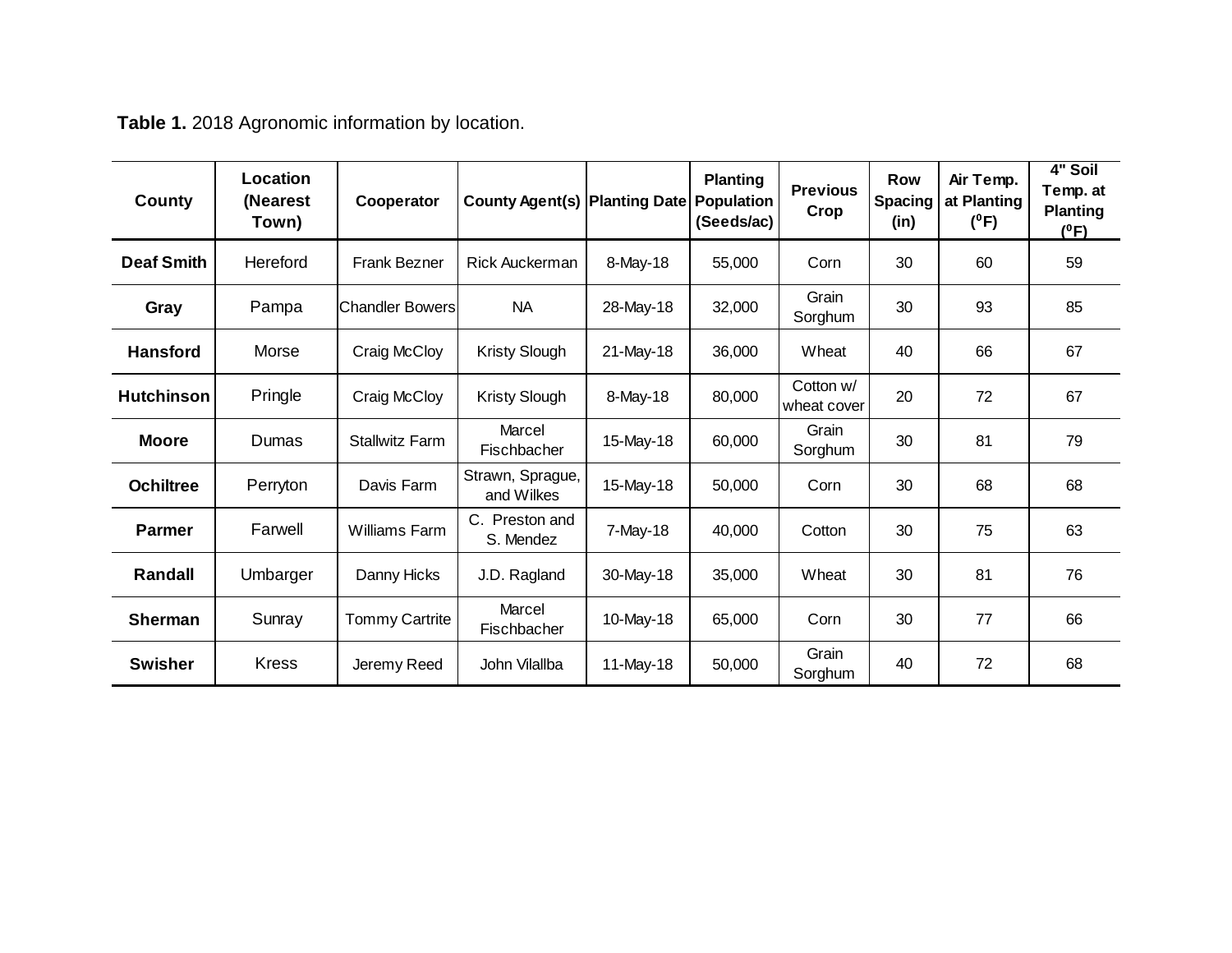| County            | <b>Trial</b><br><b>Condition/Issue</b> | <b>Irrigation</b><br>(inches) | <b>Precipitation</b><br>(inches) | Growing<br>Degree Days | <b>Harvest</b><br><b>Date</b> |
|-------------------|----------------------------------------|-------------------------------|----------------------------------|------------------------|-------------------------------|
| <b>Deaf Smith</b> | Good                                   | 8                             | 13                               | 2446                   | 10-Dec-18                     |
| Gray              | Dicamba Drift                          | <b>Dryland</b>                | 12                               | 2368                   | $1-Dec-18$                    |
| <b>Hansford</b>   | <b>Field water</b><br>logged in June   | <b>Dryland</b>                | 16                               | 2354                   | 20-Nov-18                     |
| <b>Hutchinson</b> | Good                                   | 12                            | 16                               | 2558                   | 29-Oct-18                     |
| <b>Moore</b>      | Good                                   | 6.5                           | 9                                | 2237                   | 3-Nov-18                      |
| <b>Ochiltree</b>  | Good                                   | 9                             | 18                               | 2577                   | 28-Nov-18                     |
| Parmer            | Not Harvested -<br>Heavy Volunteer     |                               |                                  |                        |                               |
| <b>Randall</b>    | Terminated                             | <b>Dryland</b>                |                                  |                        |                               |
| <b>Sherman</b>    | Good                                   | 12                            | 16                               | 2322                   | 29-Nov-18                     |
| <b>Swisher</b>    | Good - Hail in<br>July                 | not available                 | 11                               | 2315                   | 26-Nov-18                     |

**Table 2.** 2018 trial condition and in-season details including irrigation, precipitation, Growing Degree Days, and harvest date.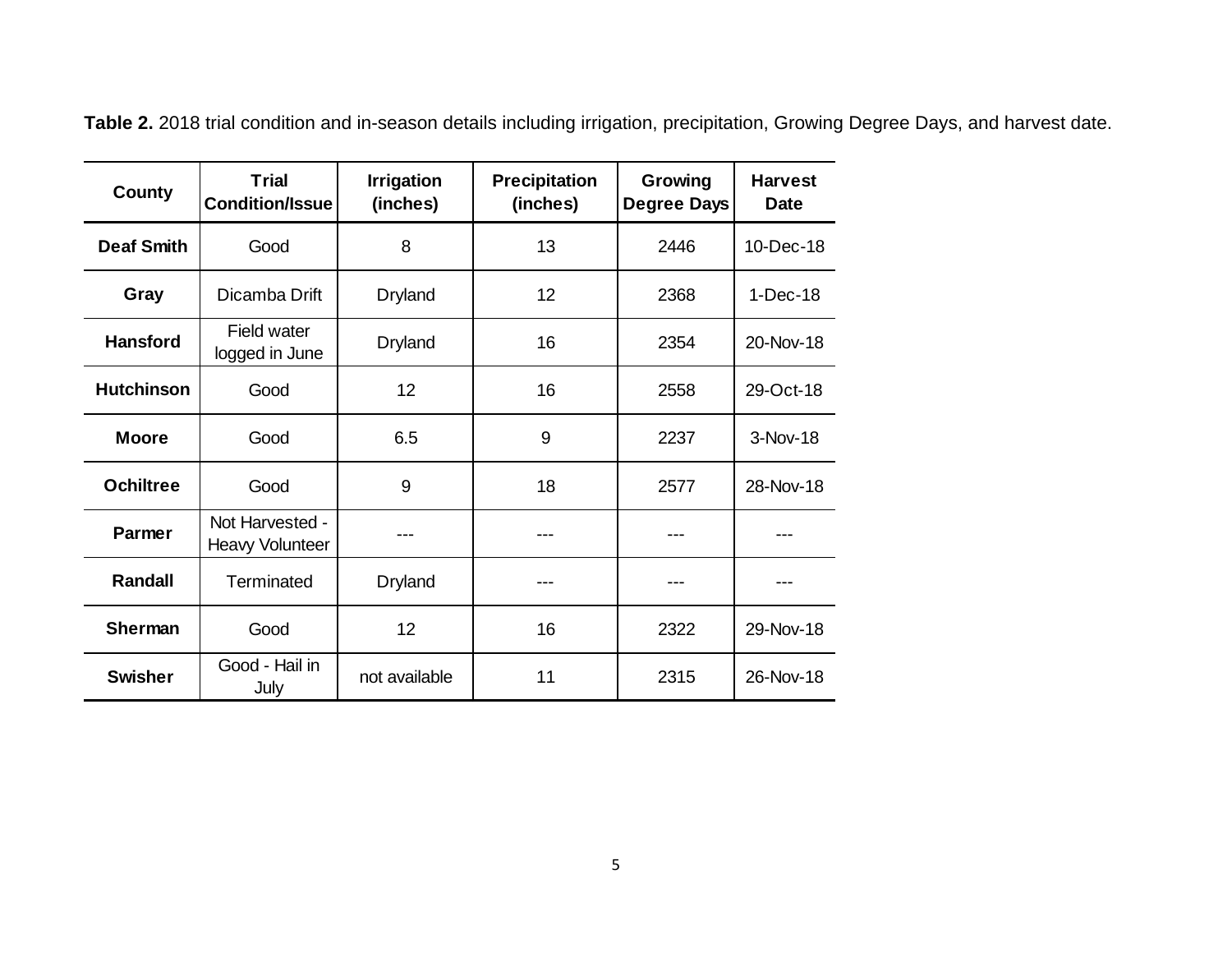| Variety             | <b>Maturity</b> | <b>Herbicide Package</b>       | <b>Leaf Type</b> | <b>Storm</b><br>Tolerance* | <b>Plant</b><br>Height | Mic              | Vert.        | <b>Bacterial</b><br><b>Blight</b> |
|---------------------|-----------------|--------------------------------|------------------|----------------------------|------------------------|------------------|--------------|-----------------------------------|
| Deltapine 1522B2XF  | Early-Med       | Glyphos., Glufos., and Dicamba | Light Hair       | 5                          | Medium                 | 4.3              | Poor         | Susceptible                       |
| Deltapine 1612B2XF  | Early           | Glyphos., Glufos., and Dicamba | Light Hair       | 6                          | <b>Medium</b>          | 4.3              | Good         | Mod. Susc.                        |
| Deltapine 1820B3XF  | Early-Med       | Glyphos., Glufos., and Dicamba | Semi-Smooth      | 3.5                        | Med-Tall               | 4.1              | Moderate     | Resistant                         |
| Stoneville 4747GLB2 | Early-Med       | Glyphosate and Glufosinate     | Semi-Smooth      |                            | Short                  | 4.2              | Intermediate | Susceptible                       |
| FiberMax 1320GL     | Very Early      | Glyphosate and Glufosinate     | Semi-Smooth      |                            | Short                  | 3.9              | Fair         | Partial Susc.                     |
| FiberMax 1888GLB2   | Early-Med       | Glyphosate and Glufosinate     | Semi-Smooth      |                            | Medium                 | 3.9 <sub>2</sub> | Fair         | Resistant                         |
| FiberMax 2011GT+    | Early           | Glyphosate and Glufosinate     | Semi-Smooth      | 8                          | Short                  | 3.9              | Very Good    | Resistant                         |
| FiberMax 2322GL+    | Med             | Glyphosate and Glufosinate     | Semi-Smooth      | 6                          | Med-Tall               | 4                | Excellent    | Susceptible                       |
| NexGen 3406B2XF     | Early-Med       | Glyphos., Glufos., and Dicamba | Semi-Smooth      | 6                          | Medium                 | 4.4              | Intermediate | Susceptible                       |
| NexGen 3500B2XF     | Early-Med       | Glyphos., Glufos., and Dicamba | Smooth           | 6                          | Med-Tall               | 3.8              | Excellent    | Resistant                         |
| NexGen 3517B2XF     | Early-Med       | Glyphos., Glufos., and Dicamba | Smooth           | 6                          | Med-Tall               | 4.3              | Tolerant     | Mod. Susc.                        |
| NexGen 3780B2XF     | Early-Med       | Glyphos., Glufos., and Dicamba | Smooth           | 6                          | Med-Tall               | 4.3              | Tolerant     | Susceptible                       |

#### **Table 3.** Characteristics of varieties evaluated in 2018 Panhandle RACE trials.

\*Storm Tolerance (1-9): 1=Loose Boll, 9=Tight Boll from Company Variety Descriptions.

†Variety included at the producer's request.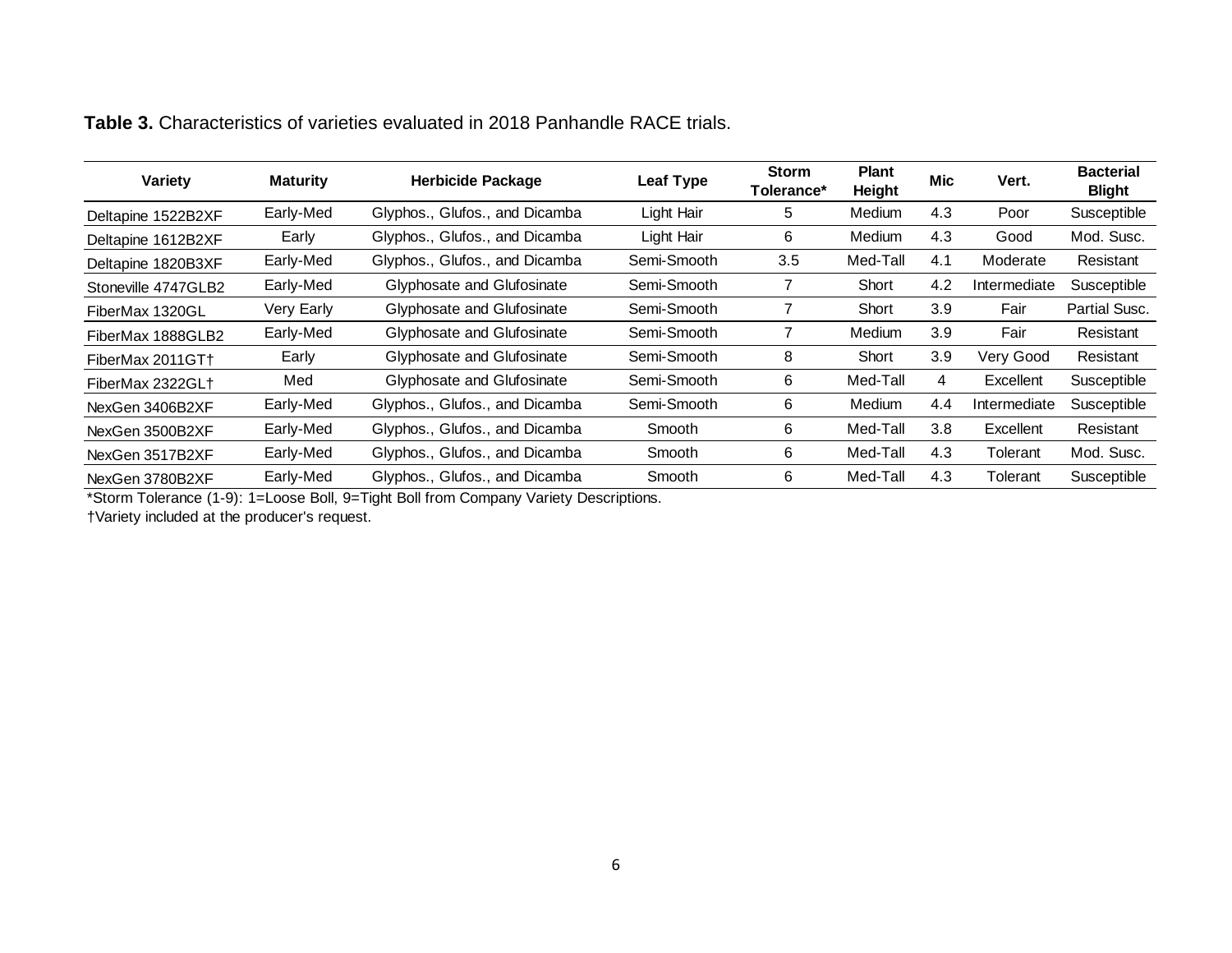|                      | <b>Deaf Smith</b> | Gray   |        | <b>Hansford Hutchinson</b> | <b>Moore</b>        | <b>Ochiltree</b> | <b>Parmer</b> | <b>Sherman</b> | <b>Swisher</b> |
|----------------------|-------------------|--------|--------|----------------------------|---------------------|------------------|---------------|----------------|----------------|
|                      |                   |        |        |                            | ----plants/acre---- |                  |               |                |                |
| <b>Planted Pop.</b>  | 55,000            | 32,000 | 36,000 | 80,000                     | 60,000              | 50,000           | 40,000        | 65,000         | 50,000         |
| <b>DP 1522 B2XF</b>  | ----*             | 14665  | 24720  | ----                       | 31363               | ----             | ----          | ----           | 19275          |
| DP 1612 B2XF         | 37171             | 20764  | 22325  | 66211                      | 35138               | 39494            | 22651         | 55902          | 28314          |
| <b>DP 1820 B3XF</b>  | 27443             | 18150  | $---$  | 60984                      | $---$               | 37752            | 18150         | 50239          | 25483          |
| <b>FM 1320 GL</b>    | 22651             | 19892  | 12850  | 56846                      | 32815               | 33977            | 16988         | 42253          | ----           |
| <b>FM 1888 GL</b>    | 23522             | 16553  | 17642  | 55757                      | 30492               | 33541            | 18150         | 43415          | ----           |
| <b>NG 3406 B2XF</b>  | 29476             | 18731  | 17860  | 57935                      | 36736               | 35429            | 21054         | 48932          | 22433          |
| <b>NG 3500 XF</b>    | ----              | 17714  | 19166  | ----                       | 31218               | ----             | ----          | ----           | 19602          |
| <b>NG 3517 B2XF</b>  | 27152             |        | ----   | 52054                      | ----                | 35429            | 17134         | 50094          | 21562          |
| <b>NG 3780 B2XF</b>  | 29621             | 20328  | 17533  | 55975                      | 31508               | 33541            | 17424         | 41527          | 25156          |
| ST 4747 GLB2         | 30056             | 18440  | 17315  | 57281                      | 32525               | 34993            | 19021         | 44286          | 23522          |
| <b>Trial Average</b> | 28387             | 18360  | 18676  | 57880                      | 32724               | 35520            | 18822         | 47081          | 23168          |
| CV, %                | 11.30             | 23.10  | 22.85  | 8.01                       | 18.83               | 9.39             | 23.08         | 7.08           | 16.85          |
| p-value              | 0.0038            | 0.7557 | 0.2914 | 0.0656                     | 0.9082              | 0.2086           | 0.7838        | 0.0007         | 0.0482         |
| <b>LSD</b>           | 5619              | ns     | ns     | 8020                       | 10666               | 5775             | ns            | 5657           | 6205           |

**Table 4.** Four-week post planting stand counts by location.

\* Varieties not planted at the respective location.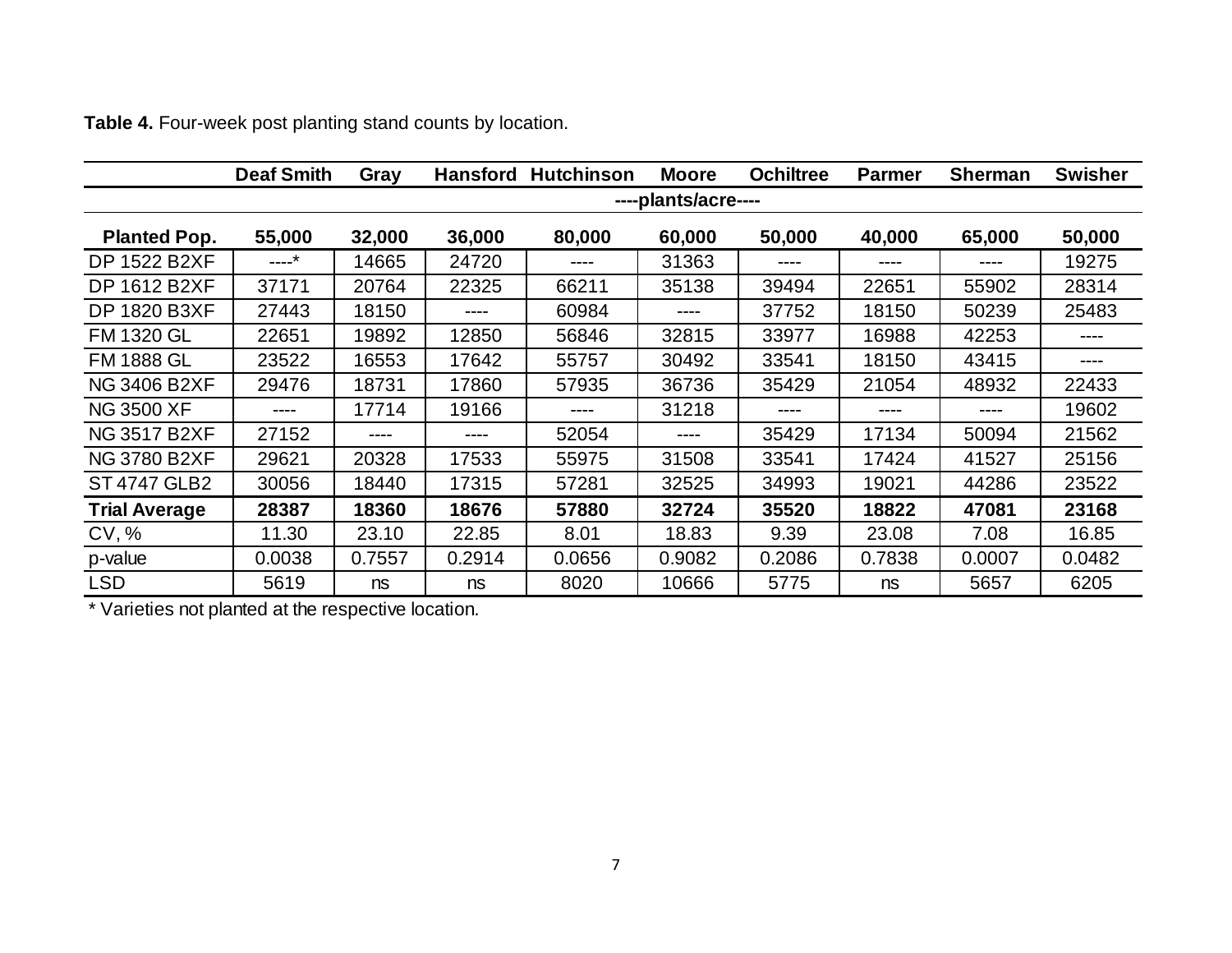|                      | <b>Deaf Smith</b> | Gray   | <b>Hansford</b> | <b>Hutchinson</b> | <b>Moore</b>        | <b>Ochiltree</b> | <b>Parmer</b> | <b>Sherman</b> | <b>Swisher</b> |                |
|----------------------|-------------------|--------|-----------------|-------------------|---------------------|------------------|---------------|----------------|----------------|----------------|
|                      |                   |        |                 |                   | ----plants/acre---- |                  |               |                |                | <b>Variety</b> |
| <b>Planted Pop.</b>  | 55,000            | 32,000 | 36,000          | 80,000            | 60,000              | 50,000           | 40,000        | 65,000         | 50,000         | Average        |
| <b>DP 1522 B2XF</b>  | ----*             | 0.46   | 0.69            | ----              | 0.52                | ----             | ----          | ----           | 0.39           | 0.51           |
| DP 1612 B2XF         | 0.68              | 0.65   | 0.62            | 0.83              | 0.59                | 0.79             | 0.57          | 0.86           | 0.57           | 0.68           |
| DP 1820 B3XF         | 0.50              | 0.57   | ----            | 0.76              | ----                | 0.76             | 0.45          | 0.77           | 0.51           | 0.62           |
| <b>FM 1320 GL</b>    | 0.41              | 0.62   | 0.36            | 0.71              | 0.55                | 0.68             | 0.42          | 0.65           | ----           | 0.55           |
| <b>FM 1888 GL</b>    | 0.43              | 0.52   | 0.49            | 0.70              | 0.51                | 0.67             | 0.45          | 0.67           | ----           | 0.55           |
| <b>FM 2011 GT</b>    | ----              | ----   | ----            | ----              | ----                | ----             | ----          | 0.75           | ----           | 0.75           |
| <b>FM 2322 GL</b>    | ----              | ----   | ----            | ----              | ----                | ----             | ----          | ----           | 0.39           | 0.39           |
| <b>NG 3406 B2XF</b>  | 0.54              | 0.59   | 0.50            | 0.72              | 0.61                | 0.71             | 0.53          | 0.75           | 0.45           | 0.60           |
| <b>NG 3500 XF</b>    | ----              | 0.55   | 0.53            | ----              | 0.52                | ----             | ----          | ----           | 0.39           | 0.50           |
| <b>NG 3517 B2XF</b>  | 0.49              | ----   | ----            | 0.65              | ----                | 0.71             | 0.43          | 0.77           | 0.43           | 0.58           |
| <b>NG 3780 B2XF</b>  | 0.54              | 0.64   | 0.49            | 0.70              | 0.53                | 0.67             | 0.44          | 0.64           | 0.50           | 0.57           |
| <b>ST 4747 GLB2</b>  | 0.55              | 0.58   | 0.48            | 0.72              | 0.54                | 0.70             | 0.48          | 0.68           | 0.47           | 0.58           |
| <b>Trial Average</b> | 0.52              | 0.57   | 0.52            | 0.72              | 0.55                | 0.71             | 0.47          | 0.73           | 0.46           | 0.57           |

**Table 5.** Four-week post planting stand counts by location as a fraction of the planted population.

\* Varieties not planted at the respective location.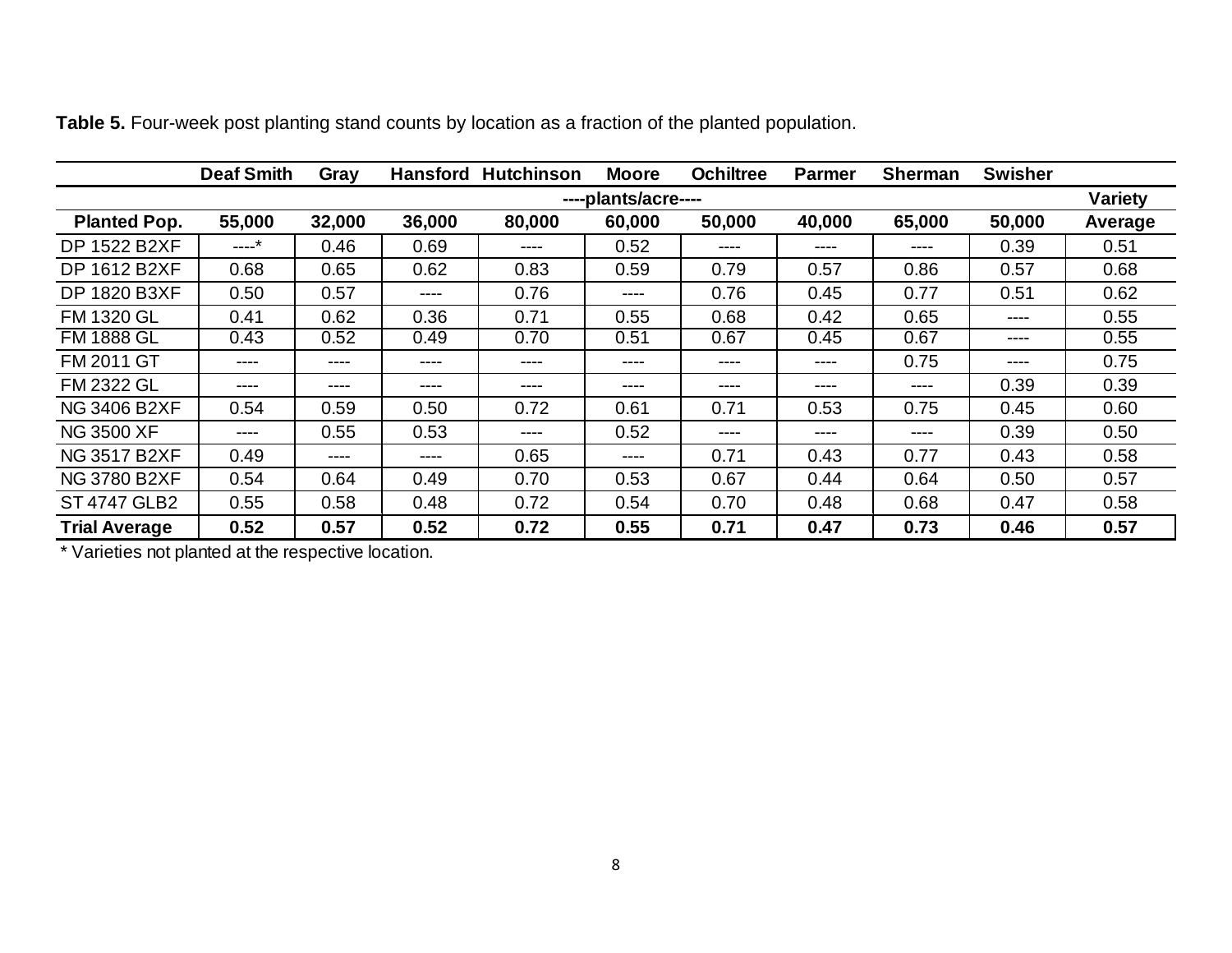**Table 6.** 2018 Lint yield and quality for the Deaf Smith County RACE Trial, Frank Bezner Farm at Hereford, Texas (Rick Auckerman County Extension Agent). The reported lint value is an average of the calculated lint values of all three replications.

|                      | Lint                 | <b>Seed</b>                     |             |               | <b>Fiber</b> |                  |                   | Lint loan    | Lint            |
|----------------------|----------------------|---------------------------------|-------------|---------------|--------------|------------------|-------------------|--------------|-----------------|
| <b>Variety</b>       | Yield                | Yield                           | Turnout     | <b>Micro-</b> | Length       | <b>Strength</b>  | <b>Uniformity</b> | <b>Value</b> | <b>Value</b>    |
|                      |                      | --- lb/acre --- --- lb/acre --- | $-9/0 -$    | naire         | (in.)        | $(g/\text{tex})$ | $-$ %--           | cents/lb     | --- \$/acre --- |
| ST 4747 GLB2         | 2366<br>a            | 4078 a                          | 0.32<br>abc | 3.4           | 1.19         | 29.2             | 81.1              | 48.28        | 1141.32         |
| <b>IDP 1820 B3XF</b> | 2329<br>ab           | 3601<br>a                       | 0.35<br>a   | 2.9           | 1.24         | 31.7             | 81.5              | 44.20        | 1030.49         |
| FM 1888 GL           | 2201<br>abc          | 3703 a                          | 0.33<br>ab  | 3.2           | 1.20         | 31.2             | 81.0              | 49.18        | 1082.10         |
| DP 1612 B2XF         | 2132<br>abc          | 3806 a                          | 0.32<br>abc | 3.1           | 1.19         | 30.9             | 81.7              | 47.83        | 1019.81         |
| FM 1320 GL           | 2011<br>abc          | 3790 a                          | 0.31<br>bc  | 3.0           | 1.14         | 30.2             | 80.0              | 46.13        | 927.86          |
| NG 3780 B2XF         | 1861<br>bc           | 3438 a                          | 0.31<br>bc  | 3.1           | 1.17         | 31.4             | 79.6              | 49.10        | 914.69          |
| ING 3406 B2XF        | 1841<br>$\mathbf{C}$ | 3393 a                          | 0.31<br>bc  | 2.6           | 1.14         | 27.8             | 80.2              | 44.08        | 817.41          |
| NG 3517 B2XF         | 1756<br>C.           | 3453 a                          | 0.30<br>C   | 2.8           | 1.16         | 30.4             | 79.6              | 44.58        | 782.87          |
| <b>Test average</b>  | 2062                 | 3658                            | 0.32        | 2.99          | 1.18         | 30.33            | 80.57             | 46.67        | 964.57          |
| CV, %                | 5.92                 | 5.20                            | 2.58        | 8.04          | 1.10         | 1.91             | 0.98              | 5.95         | 10.03           |
| Std. Dev.            | 240.30               | 264.80                          | 0.02        | 0.27          | 0.03         | 1.32             | 0.99              | 2.93         | 140.65          |
| p-value              | 0.0063               | 0.0727                          | 0.0058      | 0.0699        | 0.0008       | 0.0021           | 0.1496            | 0.3787       | 0.0543          |
| LSD                  | 482.7                | ns                              | 0.0328      | ns            | 0.0514       | 2.2967           | ns                | ns           | ns              |

**Means within a column with the same letter are not significantly different at the 0.05 probability level.**

**CV - coefficient of variation.**

**Value for lint based on CCC loan value from grab samples and FBRI HVI results.**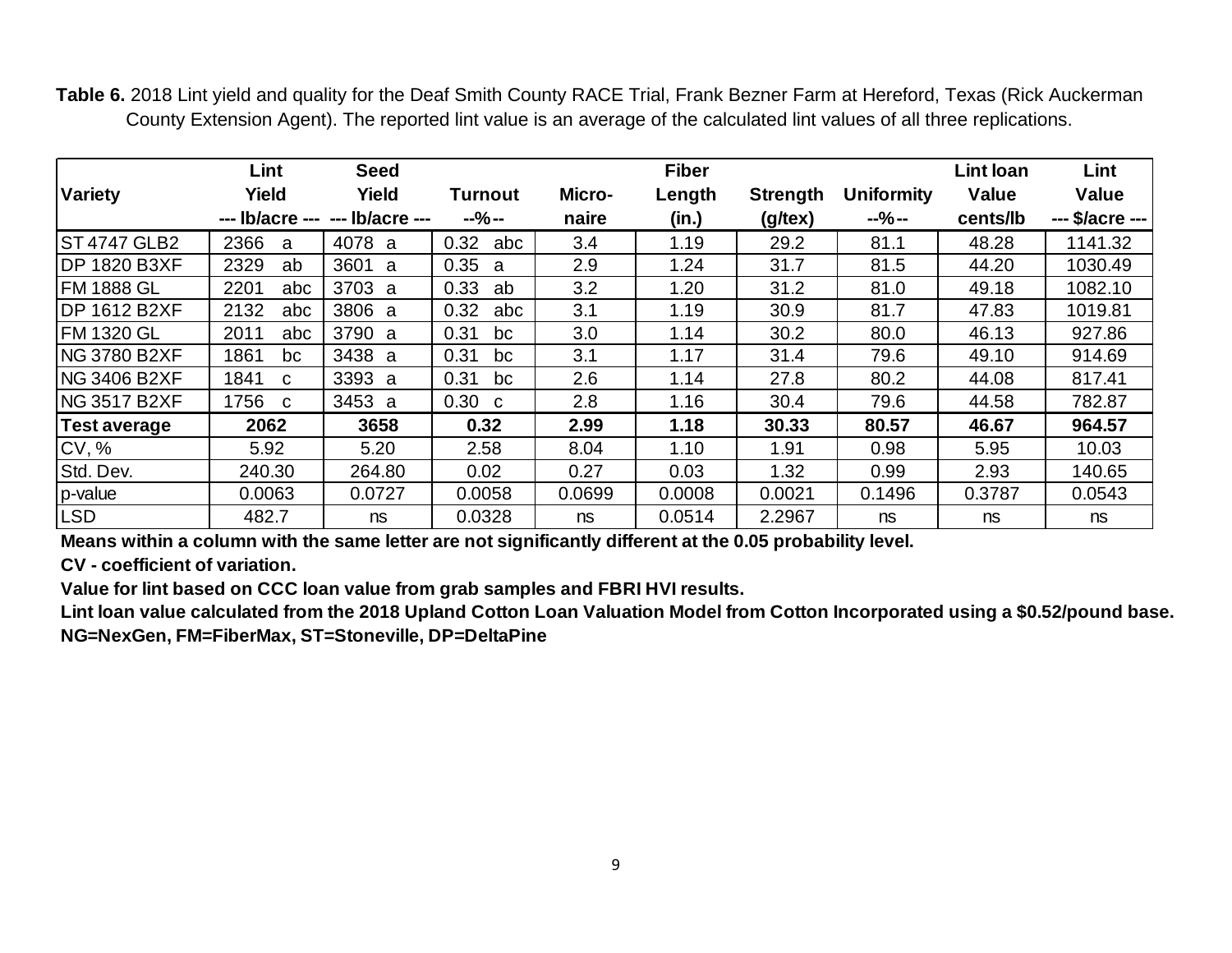**Table 7.** 2018 Lint yield and quality for the Gray County Dryland RACE Trial, Chandler Bowers Farm at Pampa, Texas. The reported lint value is an average of the calculated lint values of all three replications.

|                     | Lint                | <b>Seed</b> |                |        | <b>Fiber</b> |                  |                   | <b>Lint loan</b> | Lint            |
|---------------------|---------------------|-------------|----------------|--------|--------------|------------------|-------------------|------------------|-----------------|
| <b>Variety</b>      | Yield               | Yield       | Turnout        | Micro- | Length       | <b>Strength</b>  | <b>Uniformity</b> | <b>Value</b>     | Value           |
|                     | --- lb/acre --- --- | lb/acre --  | $-9/0 -$       | naire  | (in.)        | $(g/\text{tex})$ | $-% -$            | cents/lb         | --- \$/acre --- |
| <b>DP 1612 B2XF</b> | 970<br>a            | 1363<br>a   | 0.33<br>bc     | 3.9    | 1.14         | 30.0             | 81.0              | 49.89            | 532.26          |
| NG 3406 B2XF        | 960<br>a            | 1320<br>ab  | 0.34<br>ab     | 3.6    | 1.12         | 29.2             | 81.1              | 50.63            | 520.35          |
| IDP 1522 B2XF       | 941<br>a            | 1274<br>ab  | 0.34<br>ab     | 3.7    | 1.14         | 30.1             | 80.7              | 51.05            | 494.95          |
| DP 1820 B3XF*       | 933<br>a            | 1158<br>b   | 0.35 a         | 3.6    | 1.16         | 30.7             | 80.6              | 51.67            | 490.22          |
| <b>NG 3500 XF</b>   | 919<br>a            | 1275<br>ab  | 0.34<br>ab     | 4.3    | 1.10         | 30.5             | 81.9              | 51.39            | 486.82          |
| <b>NG 3780 B2XF</b> | 871<br>a            | 1328<br>ab  | $0.32\ c$      | 4.1    | 1.13         | 30.4             | 80.8              | 54.07            | 470.94          |
| <b>FM 1320 GL</b>   | $\sim$              | $\bullet$   | $\sim$         | $\sim$ | $\bullet$    | $\sim$           | $\sim$            | $\sim$           | $\bullet$       |
| <b>FM 1888 GL</b>   | $\bullet$ .         | $\bullet$   | $\blacksquare$ | $\sim$ | $\sim$       | $\sim$           | $\blacksquare$    | $\sim$           | $\sim$          |
| ST 4747 GLB2        |                     | $\sim$      |                | $\sim$ | ٠.           | <b>A</b> 1       |                   | $\blacksquare$   | $\sim$          |
| <b>Test average</b> | 932                 | 1286        | 0.34           | 3.88   | 1.13         | 30.14            | 81.02             | 51.45            | 499.26          |
| CV, %               | 7.89                | 6.82        | 2.10           | 14.70  | 1.22         | 2.92             | 1.24              | 7.58             | 9.64            |
| Std. Dev.           | 73.00               | 102.18      | 0.01           | 0.58   | 0.02         | 0.92             | 0.99              | 3.70             | 41.28           |
| p-value             | 0.4904              | 0.0582      | 0.0001         | 0.3898 | 0.0004       | 0.2682           | 0.4993            | 0.7462           | 0.9946          |
| <b>LSD</b>          | ns                  | 197.1       | 0.0159         | ns     | 0.0309       | ns               | ns                | ns               | ns              |

**Means within a column with the same letter are not significantly different at the 0.05 probability level.**

**CV - coefficient of variation.**

**\*Farmer Entry**

**Value for lint based on CCC loan value from grab samples and FBRI HVI results.** 

**Lint loan value calculated from the 2018 Upland Cotton Loan Valuation Model from Cotton Incorporated using a \$0.52/pound base. NG=NexGen, FM=FiberMax, ST=Stoneville, DP=DeltaPine**

**Non-XtendFlex varieties injured by dicamba drift.**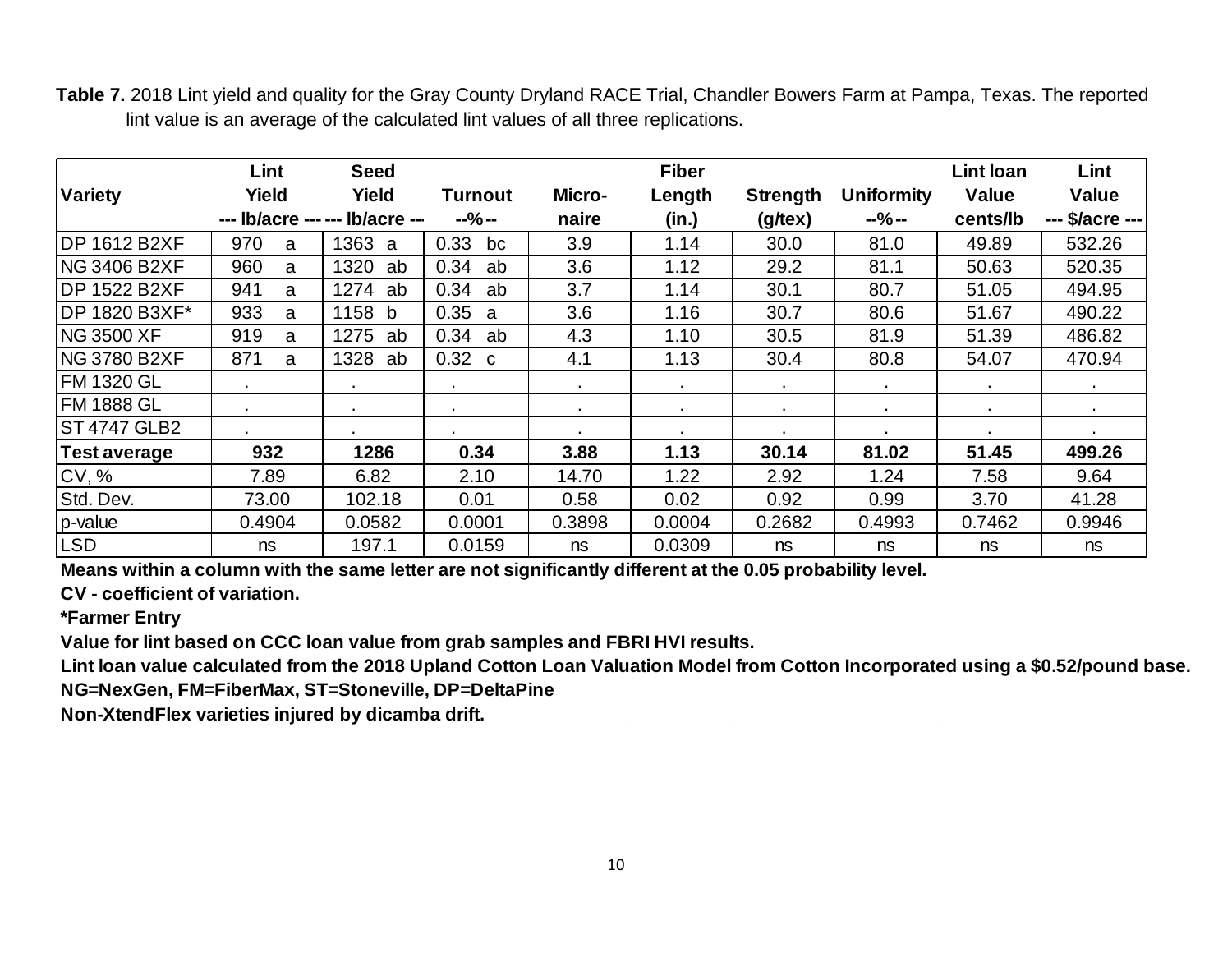**Table 8.** 2018 Lint yield and quality for the Hansford County Dryland RACE Trial, Craig McCloy Farm at Morse, Texas (Kristy Slough County Extension Agent). The reported lint value is an average of the calculated lint values of all three replications.

|                      | Lint     | <b>Seed</b>                     |                  |          | <b>Fiber</b> |                  |                   | <b>Lint loan</b> | Lint            |
|----------------------|----------|---------------------------------|------------------|----------|--------------|------------------|-------------------|------------------|-----------------|
| <b>Variety</b>       | Yield    | Yield                           | Turnout          | Micro-   | Length       | <b>Strength</b>  | <b>Uniformity</b> | <b>Value</b>     | Value           |
|                      |          | --- lb/acre --- --- lb/acre --- | $-9/0 -$         | naire    | (in.)        | $(g/\text{tex})$ | $-9/0 -$          | cents/lb         | --- \$/acre --- |
| NG 3406 B2XF         | 437<br>a | 628<br>a                        | 0.37<br>ab       | 3.8      | 1.02         | 27.5             | 78.9              | 48.48            | 211.24          |
| <b>FM 1320 GL</b>    | 429<br>a | 659<br>a                        | 0.35<br>bc       | 3.7      | 1.00         | 28.4             | 77.8              | 47.55            | 204.03          |
| <b>FM 1888 GL</b>    | 419<br>a | 608<br>a                        | 0.36<br>abc      | 3.7      | 1.03         | 27.9             | 78.2              | 47.48            | 198.20          |
| NG 3500 XF           | 400<br>a | 598<br>a                        | 0.36<br>abc      | 4.2      | 1.01         | 28.2             | 79.6              | 46.20            | 185.61          |
| <b>IDP 1612 B2XF</b> | 400<br>a | 595<br>a                        | 0.36<br>abc      | 4.0      | 1.02         | 28.1             | 79.0              | 45.63            | 182.98          |
| ST 4747 GLB2         | 387<br>a | 599<br>a                        | 0.35<br>bc       | 3.9      | 1.01         | 25.4             | 76.5              | 43.87            | 170.30          |
| <b>IDP 1522 B2XF</b> | 385<br>a | 541<br>a                        | 0.37<br>- a      | 4.1      | 1.02         | 28.0             | 79.4              | 47.23            | 182.23          |
| <b>NG 3780 B2XF</b>  | 374<br>a | 582<br>a                        | $0.34 \text{ c}$ | 3.9      | 1.00         | 27.7             | 77.4              | 45.10            | 168.42          |
| <b>Test average</b>  | 404      | 601                             | 0.36             | 3.91     | 1.01         | 27.63            | 78.35             | 46.44            | 187.87          |
| CV, %                | 12.88    | 13.80                           | 1.98             | 1.91     | 1.45         | 2.35             | 0.81              | 3.77             | 13.50           |
| Std. Dev.            | 48.40    | 76.50                           | 0.01             | 0.17     | 0.02         | 1.07             | 1.15              | 2.06             | 25.77           |
| p-value              | 0.77     | 0.82                            | 0.0043           | < 0.0001 | 0.1612       | 0.0009           | 0.0002            | 0.0821           | 0.4047          |
| <b>LSD</b>           | ns       | ns                              | 0.0200           | 0.21     | ns           | ns               | 1.7869            | ns               | ns              |

**Means within a column with the same letter are not significantly different at the 0.05 probability level.**

**CV - coefficient of variation.**

**Value for lint based on CCC loan value from grab samples and FBRI HVI results.**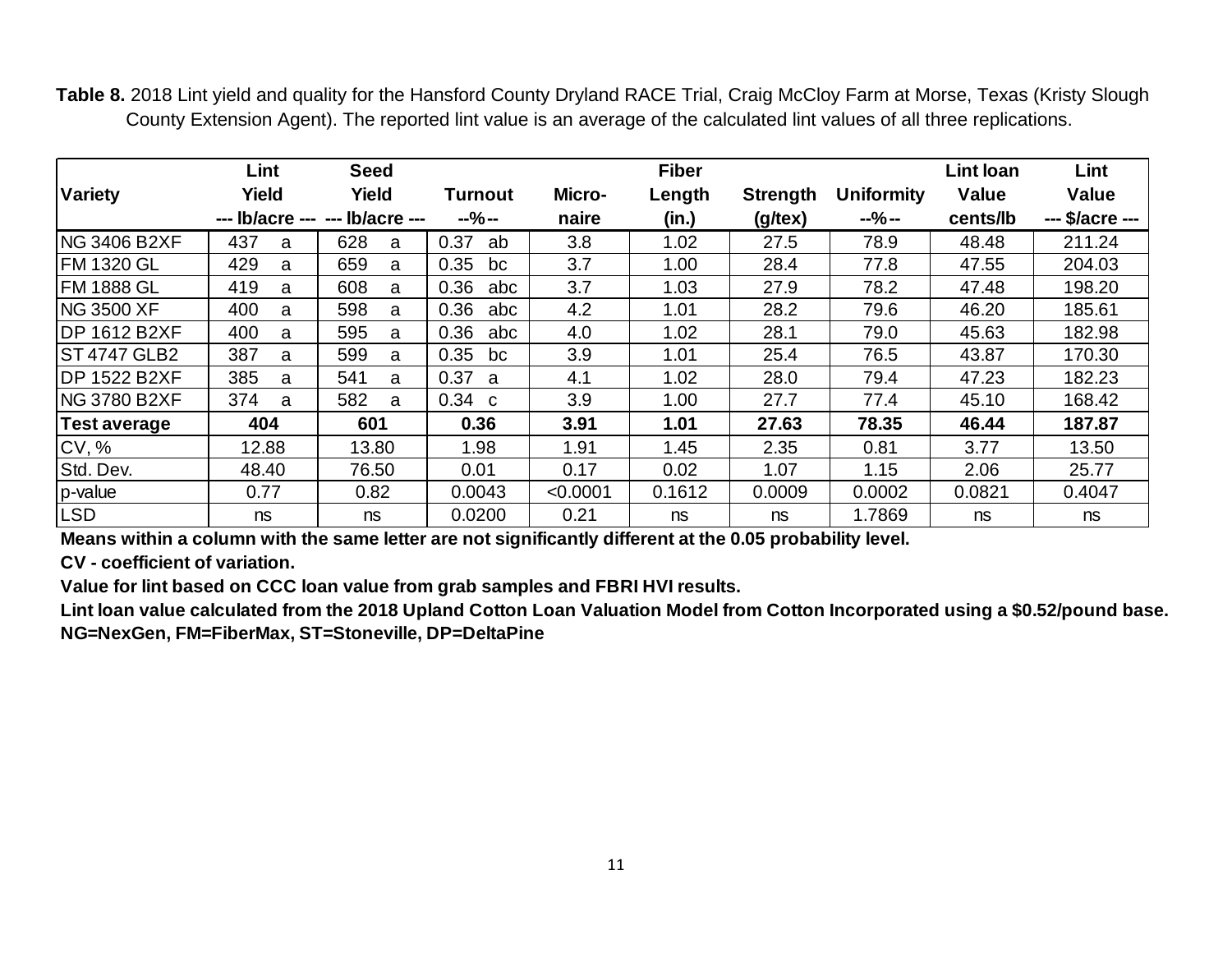Table 9. 2018 Lint yield and quality for the Hutchinson County Irrigated RACE Trial, Craig McCloy Farm at Pringle, Texas (Kristy Slough County Extension Agent). The reported lint value is an average of the calculated lint values of all three replications.

|                      | Lint        | <b>Seed</b>                     |                      |        | <b>Fiber</b> |                 |                   | Lint Ioan    | Lint            |
|----------------------|-------------|---------------------------------|----------------------|--------|--------------|-----------------|-------------------|--------------|-----------------|
| <b>Variety</b>       | Yield       | Yield                           | <b>Turnout</b>       | Micro- | Length       | <b>Strength</b> | <b>Uniformity</b> | <b>Value</b> | Value           |
|                      |             | --- lb/acre --- --- lb/acre --- | $-9/0-$              | naire  | (in.)        | (g/tex)         | $-9/0-$           | cents/lb     | --- \$/acre --- |
| <b>IDP 1820 B3XF</b> | 2266<br>a   | 3051<br>a                       | 0.37<br>$\mathsf{a}$ | 4.0    | 1.22         | 32.7            | 82.8              | 50.78        | 1149.75 a       |
| <b>FM 1888 GL</b>    | 2046<br>ab  | 2952<br>a                       | 0.35<br>ab           | 3.7    | 1.21         | 32.6            | 82.7              | 50.72        | 1038.21<br>ab   |
| <b>FM 1320 GL</b>    | 1982<br>bc  | 2909<br>a                       | 0.35<br>ab           | 3.9    | 1.13         | 30.8            | 80.7              | 52.10        | 1033.56<br>ab   |
| <b>ST 4747 GLB2</b>  | 1927<br>bc  | 3223<br>a                       | 0.32<br>cd           | 3.7    | 1.17         | 29.6            | 79.1              | 48.35        | 931.65<br>bc    |
| <b>ING 3517 B2XF</b> | 1833<br>bcd | 3266<br>a                       | 0.31<br>d            | 3.6    | 1.16         | 32.6            | 81.3              | 50.20        | 919.61<br>bc    |
| <b>ING 3780 B2XF</b> | 1728<br>cd  | 2588<br>a                       | 0.30<br>d            | 3.4    | 1.18         | 32.8            | 80.7              | 50.12        | 864.49<br>C     |
| <b>NG 3406 B2XF</b>  | 1723<br>cd  | 2700<br>a                       | 0.34<br>bc           | 3.3    | 1.14         | 30.1            | 80.7              | 49.00        | 843.63<br>C     |
| <b>DP 1612 B2XF</b>  | 1630<br>d   | 2674<br>a                       | $0.32$ d             | 3.6    | 1.17         | 31.9            | 81.7              | 52.62        | 857.12 c        |
| Test average         | 1892        | 2920                            | 0.33                 | 3.66   | 1.17         | 31.64           | 81.22             | 50.49        | 954.75          |
| CV, %                | 4.87        | 10.81                           | 2.54                 | 4.25   | 1.77         | 2.01            | 1.07              | 3.65         | 5.26            |
| Std. Dev.            | 212.21      | 357.62                          | 0.02                 | 0.25   | 0.04         | 1.32            | 1.37              | 2.06         | 112.17          |
| p-value              | < 0.0001    | 0.1308                          | < 0.0001             | 0.0009 | 0.0005       | < 0.0001        | 0.0016            | 0.1563       | < 0.0001        |
| LSD <sup>1</sup>     | 260.3       | ns                              | 0.0238               | 0.4395 | 0.0588       | 1.7944          | 2.4542            | ns           | 142.07          |

**Means within a column with the same letter are not significantly different at the 0.05 probability level.**

**CV - coefficient of variation.**

**Value for lint based on CCC loan value from grab samples and FBRI HVI results.**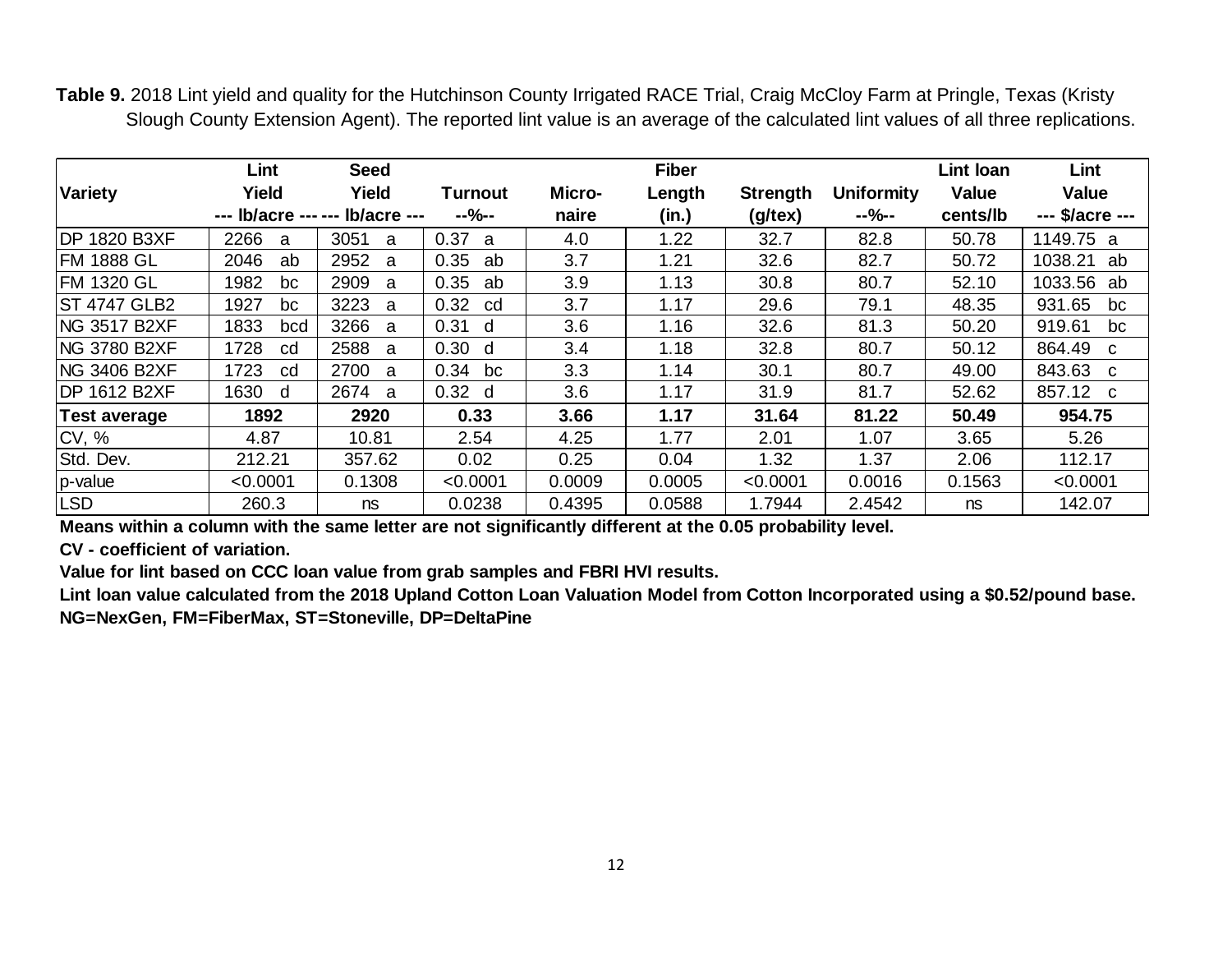**Table 10.** 2018 Lint yield and quality for the Moore County Deficit Irrigated RACE Trial, Darren Stallwitz Farm, Dumas, Texas (Marcel Fischbacher County Extension Agent). The reported lint value is an average of the calculated lint values of all three replications.

|                      | Lint      | <b>Seed</b>                     |             |        | <b>Fiber</b> |                 |                   | Lint Ioan    | Lint            |
|----------------------|-----------|---------------------------------|-------------|--------|--------------|-----------------|-------------------|--------------|-----------------|
| <b>Variety</b>       | Yield     | Yield                           | Turnout     | Micro- | Length       | <b>Strength</b> | <b>Uniformity</b> | <b>Value</b> | Value           |
|                      |           | --- lb/acre --- --- lb/acre --- | $-9/0-$     | naire  | (in.)        | $(g$ /tex $)$   | $-9/0-$           | cents/lb     | --- \$/acre --- |
| <b>IDP 1612 B2XF</b> | 1203<br>a | 1702<br>a                       | 0.34 a      | 4.6    | 1.14         | 31.3            | 82.8              | 54.27        | 652.87<br>a     |
| IFM 1888 GL          | 1116<br>a | 1483<br>ab                      | 0.34<br>- a | 4.6    | 1.16         | 31.6            | 81.8              | 53.25        | 591.97<br>ab    |
| <b>ST 4747 GLB2</b>  | 1108<br>a | 1627<br>ab                      | 0.32 a      | 4.3    | 1.15         | 27.9            | 80.4              | 48.93        | 540.64<br>ab    |
| <b>DP 1522 B2XF</b>  | 1099<br>a | 1528<br>ab                      | 0.33 a      | 4.6    | 1.14         | 30.8            | 82.4              | 54.53        | 599.32<br>ab    |
| <b>NG 3406 B2XF</b>  | 1075<br>a | 1486<br>ab                      | 0.34 a      | 4.5    | 1.11         | 29.6            | 82.9              | 54.30        | 584.03<br>ab    |
| <b>NG 3500 XF</b>    | 1053<br>a | 1532<br>ab                      | 0.33 a      | 4.7    | 1.11         | 32.1            | 82.5              | 53.70        | 568.01<br>ab    |
| <b>NG 3780 B2XF</b>  | 1028<br>a | 1532<br>ab                      | 0.32 a      | 4.7    | 1.12         | 30.7            | 81.4              | 52.28        | 536.01<br>ab    |
| <b>FM 1320 GL</b>    | 953<br>a  | 1339<br>b                       | 0.34 a      | 4.6    | 1.11         | 31.1            | 81.5              | 53.65        | 511.68<br>b     |
| <b>Test average</b>  | 1079      | 1529                            | 0.33        | 4.58   | 1.13         | 30.63           | 81.96             | 53.11        | 573.07          |
| CV, %                | 10.14     | 7.98                            | 3.54        | 5.50   | 1.84         | 2.40            | 1.17              | 2.72         | 8.32            |
| Std. Dev.            | 114.79    | 144.04                          | 0.01        | 0.24   | 0.25         | 1.40            | 1.14              | 2.13         | 58.10           |
| p-value              | 0.3004    | 0.0597                          | 0.0675      | 0.7289 | 0.0626       | 0.0001          | 0.0709            | 0.0044       | 0.0544          |
| <b>LSD</b>           | ns        | 344.7                           | ns          | ns     | ns           | 2.0819          | ns                | 4.09         | 134.81          |

**Means within a column with the same letter are not significantly different at the 0.05 probability level.**

**CV - coefficient of variation.**

**Value for lint based on CCC loan value from grab samples and FBRI HVI results.**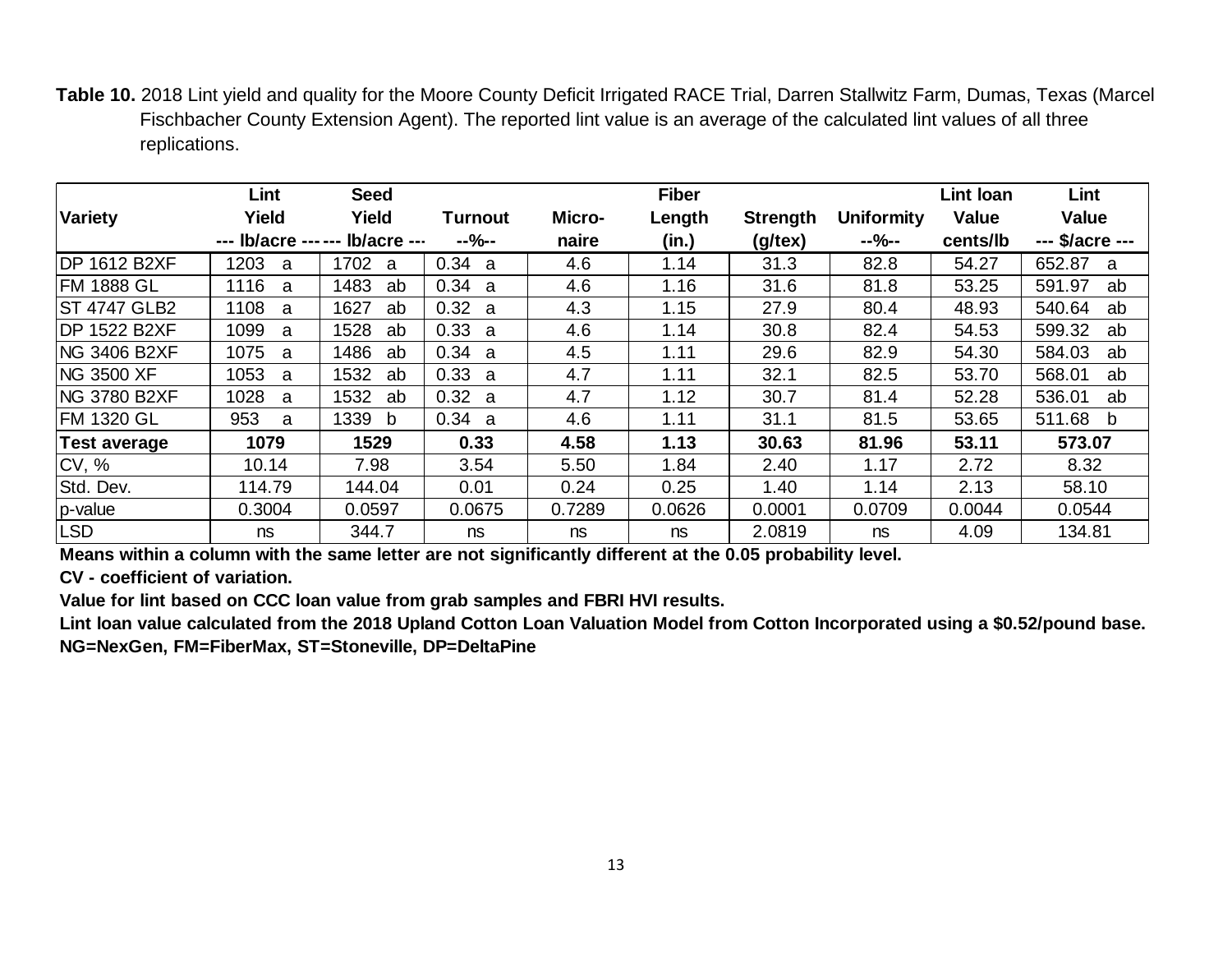**Table 11.** 2018 Lint yield and quality for the Ochiltree County Irrigated RACE Trial, Davis Farm, Perryton, Texas (Scott Strawn and JR Sprague County Extension Agents). The reported lint value is an average of the calculated lint values of all three replications.

|                      | Lint       | <b>Seed</b>                     |                   |        | <b>Fiber</b> |                 |                   | Lint Ioan    | Lint            |
|----------------------|------------|---------------------------------|-------------------|--------|--------------|-----------------|-------------------|--------------|-----------------|
| <b>Variety</b>       | Yield      | Yield                           | <b>Turnout</b>    | Micro- | Length       | <b>Strength</b> | <b>Uniformity</b> | <b>Value</b> | Value           |
|                      |            | --- lb/acre --- --- lb/acre --- | $-9/0-$           | naire  | (in.)        | (g/tex)         | $-9/0-$           | cents/lb     | --- \$/acre --- |
| <b>IDP 1820 B3XF</b> | 2194<br>a  | 3275<br>a                       | 0.37<br>a         | 3.4    | 1.24         | 32.6            | 81.8              | 53.28        | 1147.33         |
| <b>IDP 1612 B2XF</b> | 1944<br>ab | 3378<br>a                       | 0.32<br>b         | 3.4    | 1.18         | 32.0            | 82.0              | 50.58        | 964.33          |
| <b>ST 4747 GLB2</b>  | 1929<br>ab | 3490<br>a                       | 0.32 <sub>b</sub> | 3.5    | 1.18         | 28.6            | 78.7              | 50.27        | 963.00          |
| <b>FM 1888 GL</b>    | 1919<br>ab | 3210<br>a                       | 0.34<br>ab        | 3.3    | 1.21         | 32.0            | 81.8              | 50.88        | 957.33          |
| <b>NG 3517 B2XF</b>  | 1873<br>b  | 3476<br>a                       | 0.32 <sub>b</sub> | 3.2    | 1.17         | 32.5            | 80.9              | 50.60        | 929.00          |
| <b>NG 3406 B2XF</b>  | 1864<br>b  | 3152<br>a                       | 0.34<br>ab        | 3.2    | 1.15         | 30.2            | 81.0              | 51.18        | 935.67          |
| <b>NG 3780 B2XF</b>  | 1982<br>b  | 3423<br>a                       | 0.34 b            | 3.1    | 1.19         | 33.7            | 81.1              | 49.78        | 964.00          |
| <b>FM 1320 GL</b>    | 1777<br>b  | 3220<br>a                       | 0.32 <sub>b</sub> | 3.7    | 1.15         | 30.5            | 81.4              | 54.17        | 944.67          |
| Test average         | 1935       | 3328                            | 0.33              | 3.34   | 1.18         | 31.50           | 81.08             | 51.34        | 975.67          |
| CV, %                | 5.63       | 5.04                            | 3.73              | 3.49   | 1.25         | 3.31            | 0.97              | 2.29         | 9.23            |
| Std. Dev.            | 153.87     | 187.43                          | 0.02              | 0.22   | 0.03         | 1.78            | 1.20              | 1.77         | 100.99          |
| p-value              | 0.0064     | 0.1537                          | 0.0012            | 0.0001 | < 0.0001     | 0.0005          | 0.0027            | 0.0032       | 0.1461          |
| LSD <sup>1</sup>     | 303.9      | ns                              | 0.0346            | 0.3295 | 0.0420       | 2.9445          | 2.2251            | 3.33         | ns              |

**Means within a column with the same letter are not significantly different at the 0.05 probability level.**

**CV - coefficient of variation.**

**Value for lint based on CCC loan value from grab samples and FBRI HVI results.**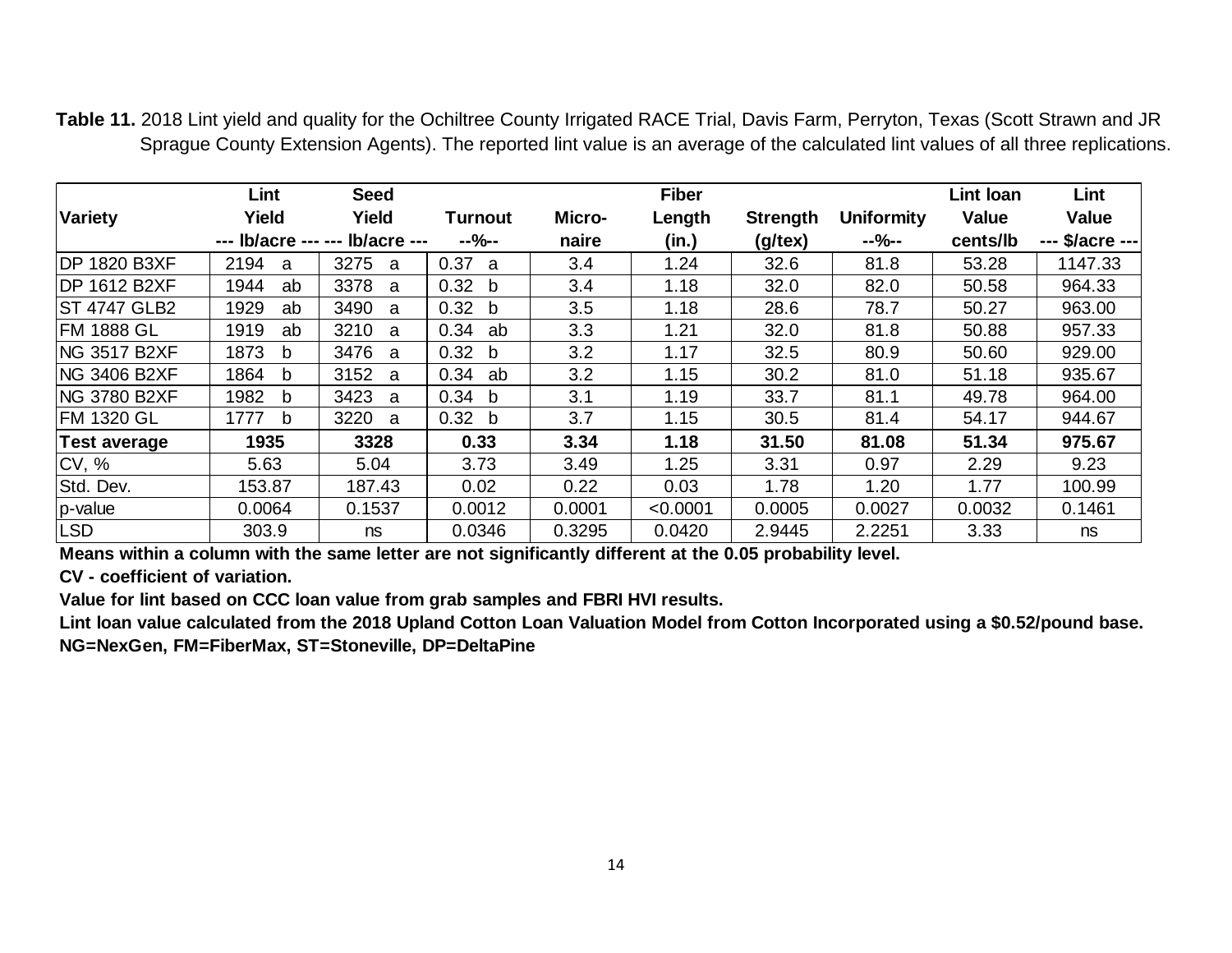**Table 12.** 2018 Lint yield and quality for the Sherman County Irrigated RACE Trial, Tommy Cartrite Farm, Dumas, Texas (Marcel Fischbacher County Extension Agent). The reported lint value is an average of the calculated lint values of all three replications.

|                      | Lint                 | <b>Seed</b>                     |                |        | <b>Fiber</b> |                  |                   | Lint loan    | Lint                   |
|----------------------|----------------------|---------------------------------|----------------|--------|--------------|------------------|-------------------|--------------|------------------------|
| <b>Variety</b>       | Yield                | Yield                           | <b>Turnout</b> | Micro- | Length       | <b>Strength</b>  | <b>Uniformity</b> | <b>Value</b> | <b>Value</b>           |
|                      |                      | --- lb/acre --- --- lb/acre --- | $-9/0-$        | naire  | (in.)        | $(g/\text{tex})$ | $-9/0-$           | cents/lb     | --- \$/acre ---        |
| <b>FM 2011 GT*</b>   | 1947<br>a            | 3048<br>a                       | 0.34<br>a      | 2.8    | 1.14         | 29.4             | 79.8              | 45.13        | 869.75<br>ab           |
| <b>IDP 1820 B3XF</b> | 1932<br>a            | 2788<br>a                       | 0.33<br>ab     | 2.9    | 1.18         | 30.4             | 80.3              | 47.97        | 913.67<br>$\mathbf{a}$ |
| <b>ST 4747 GLB2</b>  | 1904<br>a            | 3017<br>a                       | 0.29<br>ab     | 2.8    | 1.16         | 27.7             | 79.0              | 44.48        | 842.50<br>ab           |
| <b>FM 1888 GL</b>    | 1904<br>a            | 3140<br>a                       | 0.31<br>ab     | 2.7    | 1.20         | 30.7             | 80.8              | 45.82        | 853.33<br>ab           |
| <b>FM 1320 GL</b>    | 1849<br>ab           | 3012<br>a                       | 0.31<br>ab     | 2.8    | 1.12         | 30.1             | 80.3              | 46.63        | 845.67<br>ab           |
| <b>NG 3517 B2XF</b>  | 1536<br>bc           | 2900<br>a                       | 0.28<br>ab     | 2.6    | 1.17         | 31.7             | 80.9              | 45.90        | 692.00<br>bc           |
| <b>NG 3406 B2XF</b>  | 1483<br>C.           | 2523<br>a                       | 0.30<br>ab     | 2.7    | 1.13         | 28.4             | 80.8              | 44.07        | 643.33 c               |
| <b>DP 1612 B2XF</b>  | 1422<br>$\mathbf{C}$ | 2693<br>a                       | 0.27<br>b      | 2.7    | 1.17         | 31.2             | 80.4              | 45.05        | 633.67 c               |
| <b>NG 3780 B2XF</b>  | 1446 с               | 2636<br>a                       | 0.29<br>ab     | 2.8    | 1.17         | 31.0             | 80.2              | 44.72        | 636.00 c               |
| <b>Test average</b>  | 1714                 | 2862                            | 0.30           | 2.8    | 1.16         | 30.05            | 80.26             | 45.53        | 769.99                 |
| CV, %                | 12.22                | 18.60                           | 6.95           | 6.65   | 1.16         | 1.73             | 0.73              | 5.12         | 14.61                  |
| Std. Dev.            | 279.83               | 496.49                          | 0.03           | 0.18   | 0.03         | 1.30             | 0.76              | 2.26         | 146.0377               |
| p-value              | 0.0131               | 0.8009                          | 0.0183         | 0.6441 | < 0.0001     | < 0.0001         | 0.0193            | 0.6102       | 0.0189                 |
| <b>LSD</b>           | 361.14               | ns                              | 0.0606         | ns     | 0.0385       | 1.4876           | 1.6781            | ns           | 193.23                 |

**Means within a column with the same letter are not significantly different at the 0.05 probability level.**

**CV - coefficient of variation.**

**\*Farmer Entry**

**Value for lint based on CCC loan value from grab samples and FBRI HVI results.**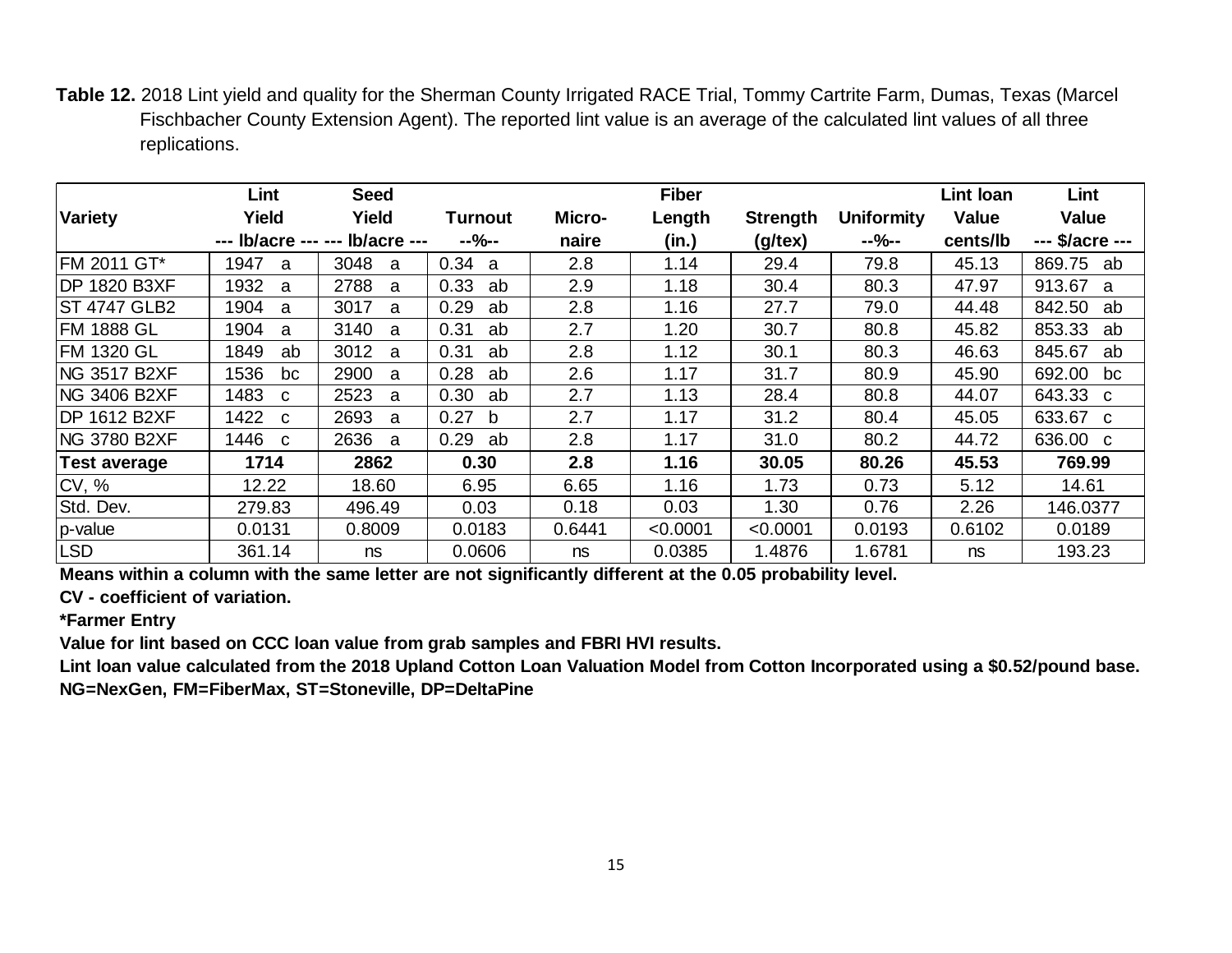**Table 13.** 2018 Lint yield and quality for the Swisher County Irrigated RACE Trial, Jeremy Reed Farm, Kress, Texas (John Villalba County Extension Agent). The reported lint value is an average of the calculated lint values of all three replications.

|                      | Lint       | <b>Seed</b>                     |                      |        | <b>Fiber</b> |                  |                   | Lint Ioan    | Lint            |
|----------------------|------------|---------------------------------|----------------------|--------|--------------|------------------|-------------------|--------------|-----------------|
| <b>Variety</b>       | Yield      | Yield                           | Turnout              | Micro- | Length       | <b>Strength</b>  | <b>Uniformity</b> | <b>Value</b> | <b>Value</b>    |
|                      |            | --- lb/acre --- --- lb/acre --- | $-% -$               | naire  | (in.)        | $(g/\text{tex})$ | $-9/0 -$          | cents/lb     | --- \$/acre --- |
| FM 1888 GL           | 2221<br>a  | 2837<br>ab                      | 0.36<br>ab           | 3.8    | 1.15         | 32.4             | 80.3              | 54.07        | 1184.00 ab      |
| IST 4747 GLB2        | 2196<br>a  | 3064<br>a                       | 0.33<br>ab           | 3.9    | 1.15         | 28.9             | 80.0              | 51.27        | 1108.67 a       |
| FM 2322 GL*          | 2192<br>a  | 2567<br>b                       | 0.36<br>ab           | 3.8    | 1.16         | 32.1             | 80.7              | 53.05        | 1141.33 ab      |
| <b>DP 1820 B3XF</b>  | 2182<br>a  | 2541<br>b                       | 0.37<br>a            | 4.0    | 1.18         | 32.9             | 80.7              | 54.72        | 1177.33 b       |
| FM 1320 GL           | 2067<br>ab | 2845<br>ab                      | 0.34<br>ab           | 3.9    | 1.12         | 30.4             | 80.8              | 53.88        | 1098.33 ab      |
| NG 3406 B2XF         | 2044<br>ab | 2809<br>ab                      | 0.34<br>ab           | 3.6    | 1.12         | 30.4             | 81.9              | 52.12        | 1045.00<br>ab   |
| NG 3780 B2XF         | 1995<br>ab | 2871<br>ab                      | 0.32<br><sub>b</sub> | 3.6    | 1.14         | 32.3             | 81.2              | 53.72        | 1051.33<br>ab   |
| NG 3517 B2XF         | 1897<br>ab | 2842<br>ab                      | 0.32<br>ab           | 3.7    | 1.14         | 32.4             | 81.5              | 53.70        | 998.67<br>ab    |
| <b>IDP 1612 B2XF</b> | 1750<br>b  | 2503<br>b                       | 0.33<br>ab           | 3.7    | 1.16         | 31.8             | 82.2              | 53.88        | 925.67<br>ab    |
| <b>Test average</b>  | 2060       | 2764                            | 0.34                 | 3.8    | 1.15         | 31.50            | 81.02             | 53.38        | 1081.15         |
| CV, %                | 6.70       | 5.99                            | 4.27                 | 4.18   | 0.89         | 1.52             | 0.76              | 2.91         | 7.18            |
| Std. Dev.            | 191.70     | 226.11                          | 0.20                 | 0.20   | 0.02         | 1.33             | 0.87              | 1.65         | 104.0600        |
| p-value              | 0.0068     | 0.0089                          | 0.0122               | 0.03   | < 0.0001     | < 0.0001         | 0.0059            | 0.2528       | 0.01            |
| LSD <sup>1</sup>     | 395.01     | 474.02                          | 0.0419               | 0.45   | 0.03         | 1.37             | 1.77              | ns           | 222.13          |

**Means within a column with the same letter are not significantly different at the 0.05 probability level.**

**CV - coefficient of variation.**

**\*Farmer Entry**

**Value for lint based on CCC loan value from grab samples and FBRI HVI results.**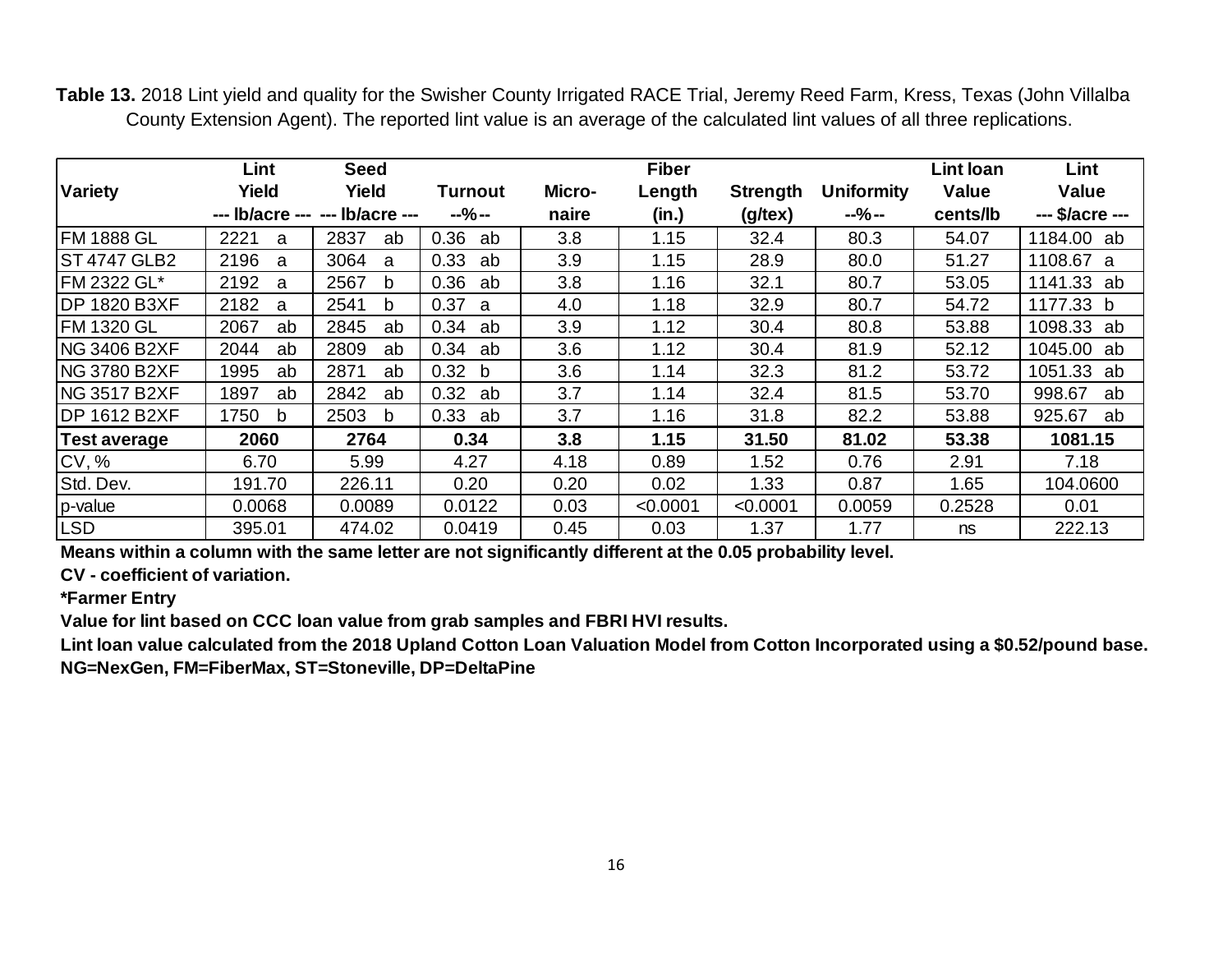#### **Supplementary Trials to 2018 Panhandle RACE Trials**

#### **2018 Hutchison County Row Spacing Trial**

The 2018 Hutchinson County row spacing trial was a continuation of the 2017 row spacing trial. In both years, FM 1320GL and ST 4747GLB2 were planted on 20, 30, and 40 inch row spacings at a seeding rate to maintain approximately 3.1 seeds per row foot (80,000, 55,000, and 40,000 seeds per acre) rather than the same number of plants per acre. Because final plant stands are often 60-70% of the planted seed, the actual seeding rate of the 30- and 40-inch row spacings was increased to 60,000 and 50,000 seeds per acre to compensate for stand reductions. Plots were planted on May 8, 2018, and final plant stands were evaluated 4-weeks post planting (Fig. 2). There was a significant difference between row spacings  $(p=0.0257)$ , but there were no differences between varieties (p=0.5672). The final plant stand for the 20-inch seeding rate was significantly greater than plant populations at 30- and 40-inch row spacings. There were no significant differences in lint for fiber quality parameters when evaluating differences between each variety and row spacing interaction (Table 14; Fig. 3). There were no significant differences between the varieties evaluated. When only considering row spacing, there were significant differences in lint yield (p=0.0257) and parameters between the 20- and 40-inch spacings (Table 15).



**Figure 2**. Four-week post planting stand counts for the Hutchinson County 2018 row spacing trial.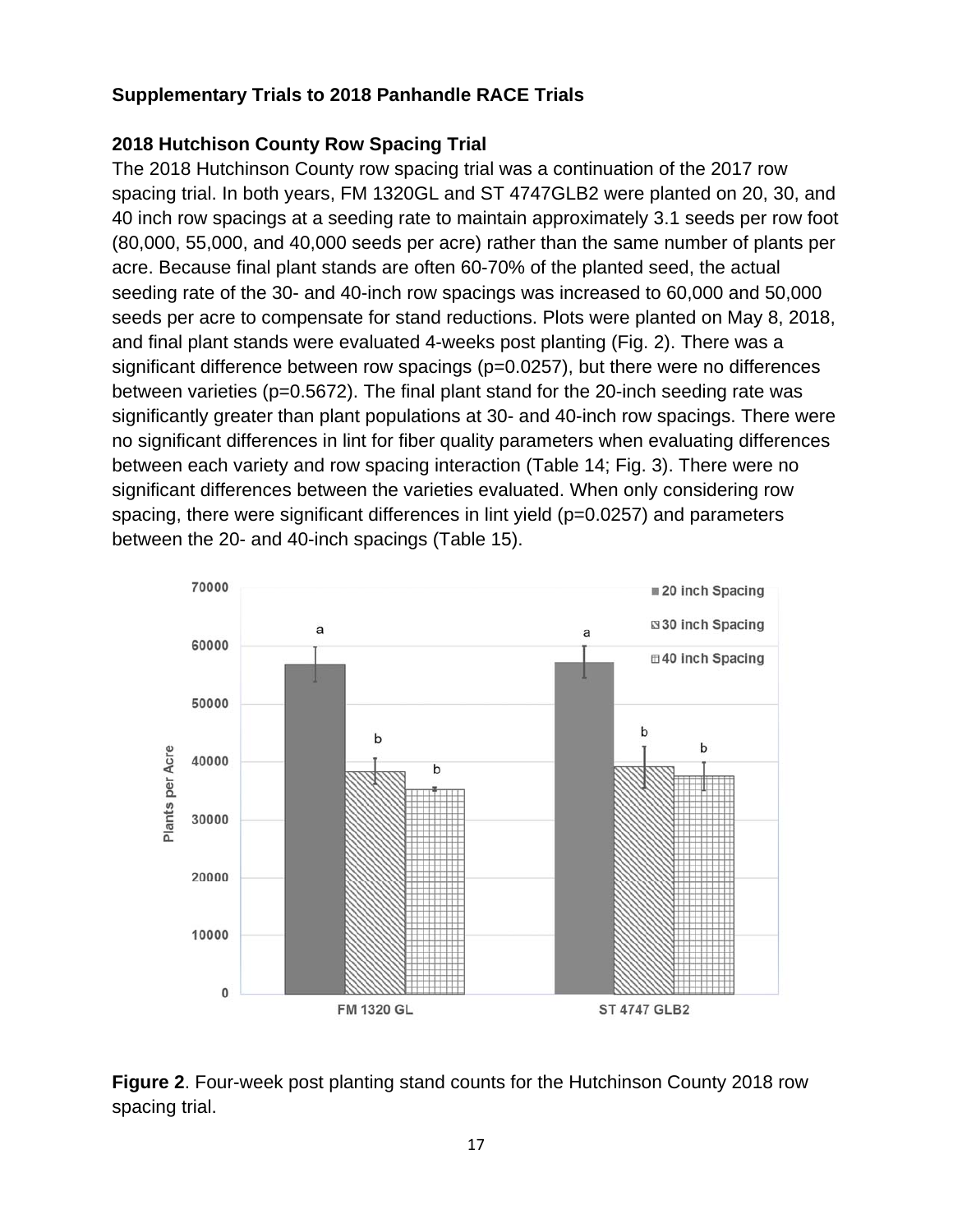

■ 2017 FM 1320 GL ■ 2017 ST 4747 GLB2 ■ 2018 FM 1320 GL ■ 2018 ST 4747 GLB2

**Figure 3.** Comparison of 2017 and 2018 lint data for the 2018 Hutchinson County row spacing trial.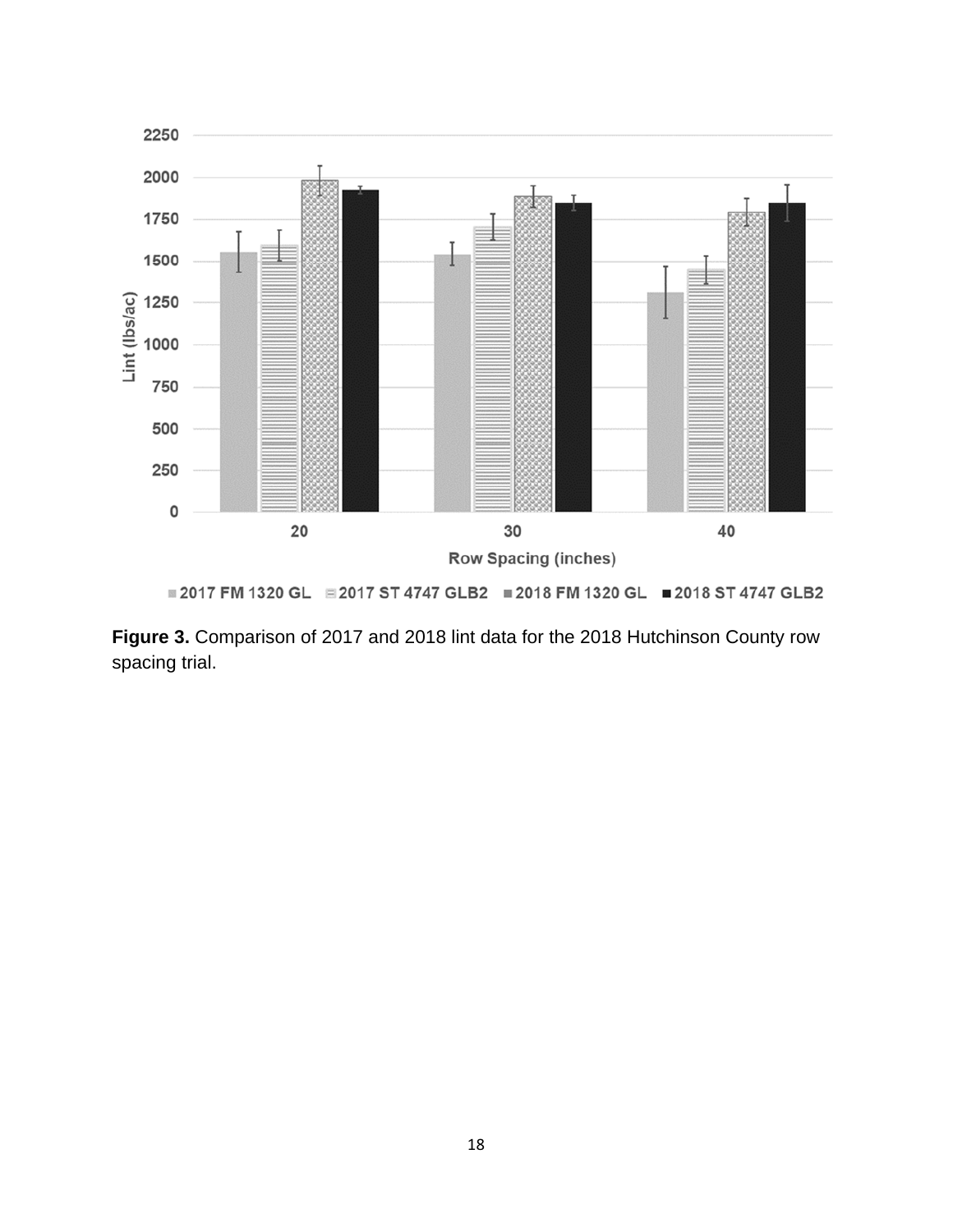**Table 14.** 2018 Hutchinson County row spacing lint yield and fiber quality. The reported lint value is an average of the calculated lint values of all three replications.

|                     | <b>Row</b>     | Lint            | Seed            |                |        | <b>Fiber</b> |                  |                   | Lint loan | Lint            |
|---------------------|----------------|-----------------|-----------------|----------------|--------|--------------|------------------|-------------------|-----------|-----------------|
| <b>Variety</b>      | <b>Spacing</b> | Yield           | Yield           | <b>Turnout</b> | Micro- | Length       | <b>Strength</b>  | <b>Uniformity</b> | Value     | Value           |
|                     | (in.)          | --- lb/acre --- | --- lb/acre --- | $-9/0 -$       | naire  | (in.)        | $(g/\text{tex})$ | $-% -$            | cents/lb  | --- \$/acre --- |
| <b>FM 1320 GL</b>   | 20             | 1981<br>a       | 2909<br>ab      | 0.35<br>ab     | 3.9    | 1.13         | 30.8             | 80.7              | 52.10     | 1033.56 a       |
| <b>ST 4747 GLB2</b> | 20             | 1927<br>a       | 3223<br>a       | 0.32<br>d      | 3.7    | 1.13         | 31.1             | 80.1              | 48.35     | 931.65<br>ab    |
| <b>FM 1320 GL</b>   | 30             | 1888<br>a       | 2734<br>b       | 0.36<br>a      | 3.5    | 1.13         | 30.7             | 81.0              | 52.27     | 987.72<br>ab    |
| <b>ST 4747 GLB2</b> | 30             | 1849<br>a       | 2888<br>b       | 0.33<br>dc     | 3.5    | 1.17         | 29.6             | 79.1              | 48.63     | 899.60<br>ab    |
| <b>IFM 1320 GL</b>  | 40             | 1849<br>a       | 2689<br>b       | 0.34<br>bc     | 3.5    | 1.15         | 29.6             | 79.5              | 51.85     | 928.43<br>ab    |
| <b>ST 4747 GLB2</b> | 40             | 1793<br>a       | 2929<br>ab      | 0.33<br>dc     | 3.3    | 1.18         | 30.6             | 79.9              | 44.52     | 822.50 b        |
| Test average        |                | 1881            | 2895            | 0.34           | 3.6    | 1.15         | 30.41            | 80.06             | 49.62     | 933.91          |
| CV, %               |                | 3.93            | 4.11            | 4.27           | 4.42   | 2.05         | 1.52             | 1.27              | 2.91      | 7.11            |
| $ p$ -value         |                | 0.0953          | 0.0021          | < 0.0001       | 0.01   | 0.0507       | 0.0509           | 0.2764            | 0.0238    | 0.0322          |
| LSD                 |                | ns              | 325.99          | 0.0419         | 0.43   | ns           | ns               | ns                | 4.74      | 182.21          |

**Means within a column with the same letter are not significantly different at the 0.05 probability level.**

**CV - coefficient of variation.**

**Value for lint based on CCC loan value from grab samples and FBRI HVI results.** 

**Lint loan value calculated from the 2018 Upland Cotton Loan Valuation Model from Cotton Incorporated using a \$0.52/pound base.**

**FM=FiberMax, ST=Stoneville, DP=DeltaPine**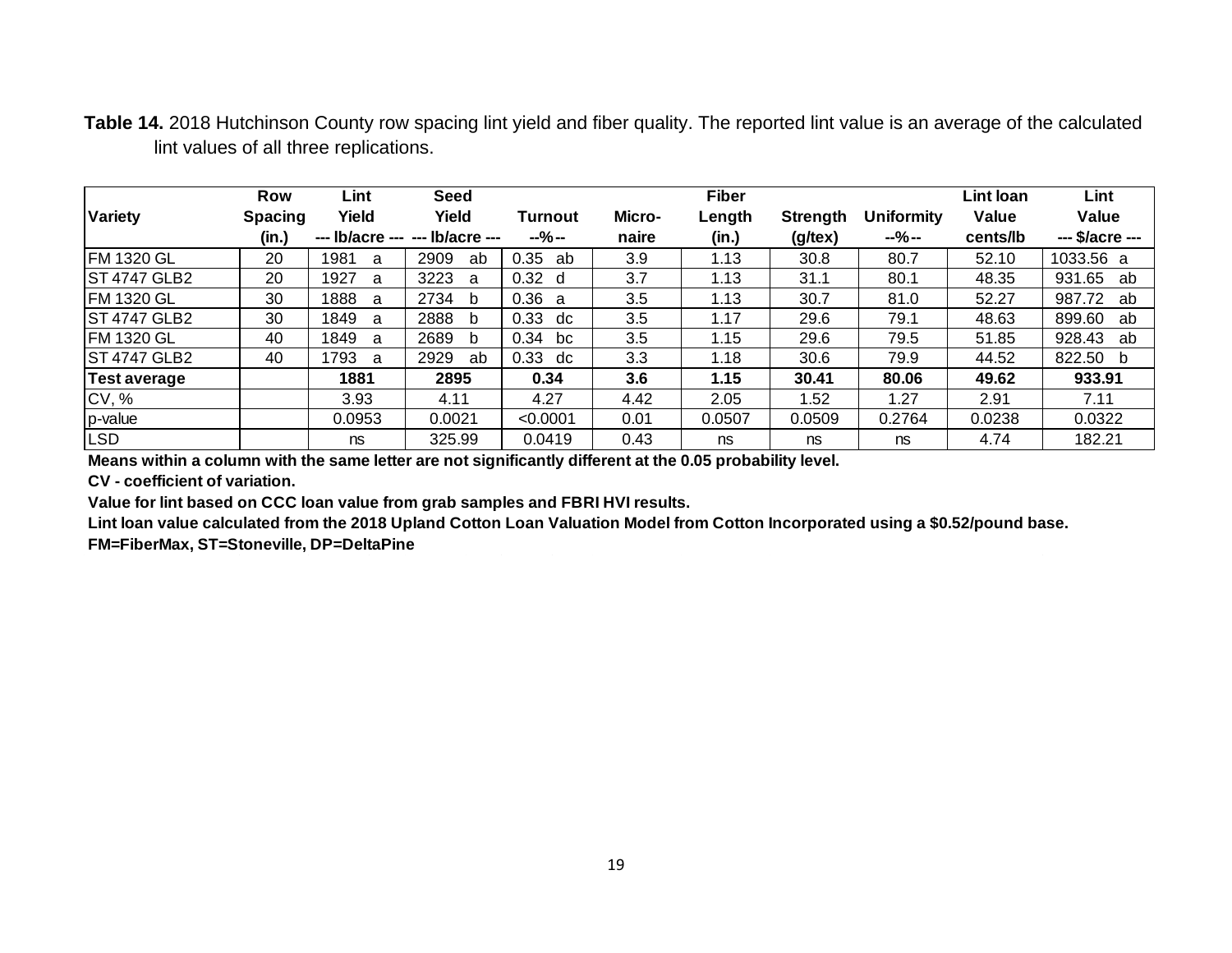**Table 15.** 2018 Hutchinson County row spacing lint yield and fiber quality by row spacing. Because there were no significant differences between varieties, reported row spacing data in this table is an average of FM 1320GL and ST 4747GLB2 at each respective row spacing. The reported lint value is an average of the calculated lint values of all three replications.

| <b>Row</b><br><b>Spacing</b><br>(in.) | Lint<br>Yield | <b>Seed</b><br>Yield<br>$-$ -- lb/acre --- --- lb/acre --- | Turnout<br>$-$ %- | Micro-<br>naire | <b>Fiber</b><br>Length<br>(in.) | <b>Strength</b><br>$(g$ /tex $)$ | <b>Uniformity</b><br>$-9/0 -$ | Lint Ioan<br><b>Value</b><br>cents/lb | Lint<br><b>Value</b><br>--- \$/acre --- |
|---------------------------------------|---------------|------------------------------------------------------------|-------------------|-----------------|---------------------------------|----------------------------------|-------------------------------|---------------------------------------|-----------------------------------------|
| 20                                    | 1954<br>a     | 3066<br>a                                                  | 0.34 b            | 3.8             | 1.15                            | 30.2                             | 79.9                          | 50.23                                 | 982.61<br>a                             |
| 30                                    | 1868<br>ab    | 2811<br>b                                                  | 0.35<br>ab        | 3.5             | 1.14                            | 30.4                             | 79.8                          | 50.45                                 | 943.66<br>ab                            |
| 40                                    | 1821<br>b     | 2809<br>b                                                  | 0.33 b            | 3.4             | 1.16                            | 30.6                             | 80.4                          | 48.18                                 | 875.46<br>b                             |
| Test average                          | 1881          | 2895                                                       | 0.34              | 3.6             | 1.15                            | 30.41                            | 80.06                         | 49.62                                 | 933.91                                  |
| <b>CV, %</b>                          | 3.93          | 4.10                                                       | 1.71              | 4.42            | 2.05                            | 2.03                             | 1.27                          | 5.37                                  | 7.11                                    |
| p-value                               | 0.0257        | 0.0037                                                     | 0.0090            | 0.0030          | 0.6302                          | 0.5651                           | 0.1666                        | 0.3040                                | 0.0467                                  |
| <b>LSD</b>                            | 113.82        | 183.08                                                     | 0.0089            | 0.24            | ns                              | ns                               | ns                            | ns                                    | 222.13                                  |

**Means within a column with the same letter are not significantly different at the 0.05 probability level.**

**CV - coefficient of variation.**

**Value for lint based on CCC loan value from grab samples and FBRI HVI results.**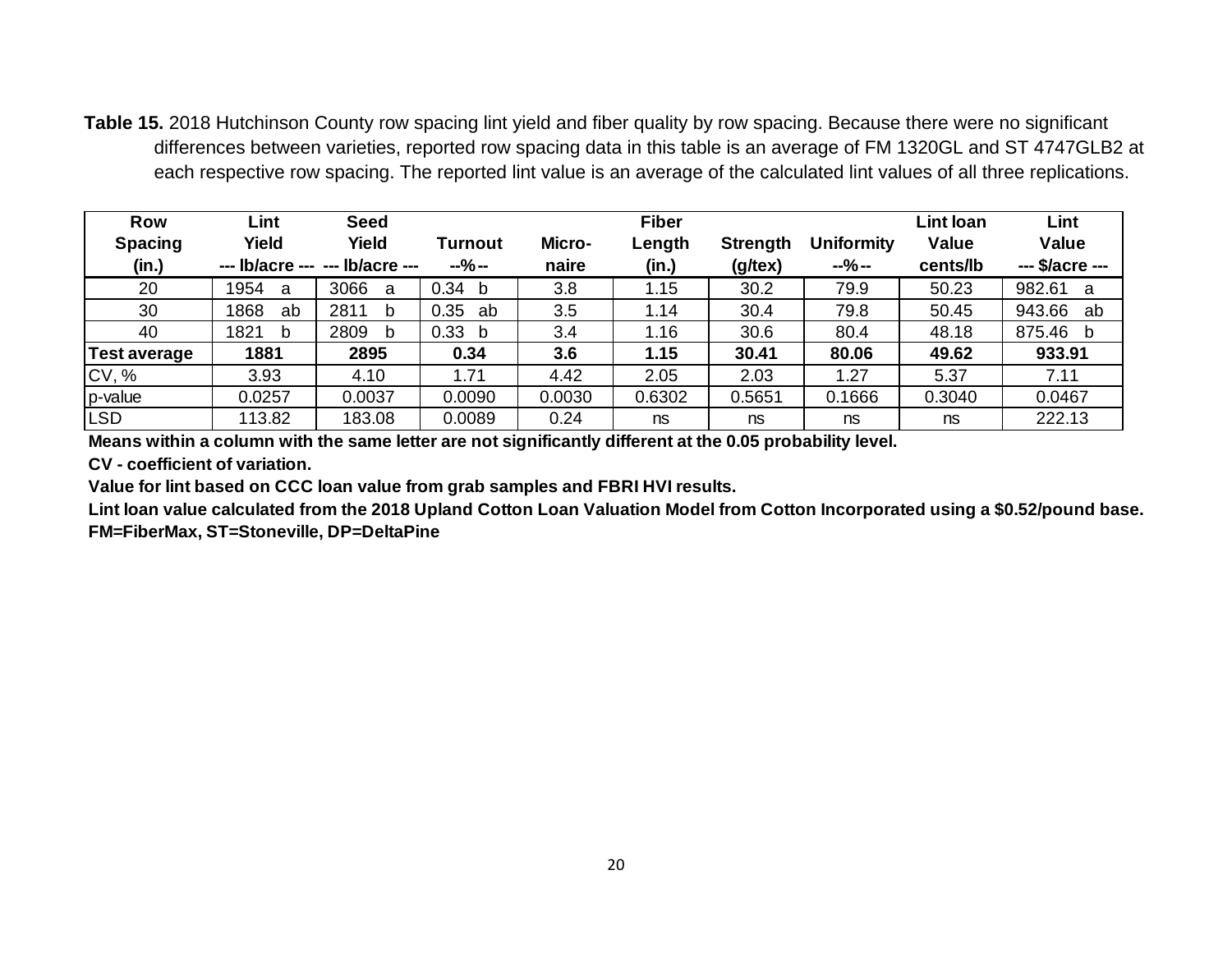#### **2018 Hutchison County Seeding Rate Trial**

Optimized seeding rates are necessary to maximize lint yield while minimizing production costs. In the Texas Panhandle, the final plant stand is approximately 60% of the planted population (as seen in the 2018 RACE trial) so, many producers increase seeding rates to increase the plant density. However, compensatory plant growth often occurs at reduce stands compensating for reduced plant populations. To evaluate seeding rates under an irrigated Texas Panhandle cotton system, a small seeding rate trial was conducted adjacent to the Hutchinson County Irrigated RACE Trial. FM 1320GL was planted on May 8, 2018 at 60,000, 80,000, and 100,000 seeds per acre on 20-inch rows. There was no significant difference between lint production (p=0.7997) or fiber properties for any seeding rate. Although non-significant, the lint value for the 100,000 seeds/acre seeding rate was \$26.70 greater than the lint value of the 60,000 seeds/acre seeding rate (Table 16). However, the increased cost associated with planting an additional 40,000 seeds/acre was \$45.46, which resulted in a production loss of -\$18.76/acre at the higher seeding rate.

| <b>Seeding</b>            | Lint        | <b>Seed</b>                     |         |        | <b>Fiber</b> |                 |                   | Lint Ioan    | Lint            | <b>Seed</b>                           |
|---------------------------|-------------|---------------------------------|---------|--------|--------------|-----------------|-------------------|--------------|-----------------|---------------------------------------|
| Rate                      | Yield       | Yield                           | Turnout | Micro- | Length       | <b>Strength</b> | <b>Uniformity</b> | <b>Value</b> | <b>Value</b>    | Cost                                  |
| $(1000 \text{ Seeds/Ac})$ |             | --- lb/acre --- --- lb/acre --- | $-9/0-$ | naire  | (in.)        | $(g$ /tex $)$   | $-9/0-$           | cents/lb     | --- \$/acre --- | \$/acre ---<br>$\qquad \qquad \cdots$ |
| 60                        | 1940<br>- a | 2894<br>a                       | 0.34 b  | 4.0    | 1.12         | 31.4            | 80.6              | 52.05        | 1009.64 a       | 68.18                                 |
| -80                       | 1982<br>- a | 2909<br>a                       | 0.35 a  | 3.9    | 1.13         | 30.8            | 80.7              | 52.10        | 1032.59 a       | 90.91                                 |
| 100                       | 1952 a      | 2900<br>a                       | 0.35 b  | 4.0    | 1.12         | 31.2            | 80.4              | 53.10        | 1036.34 a       | 113.64                                |
| Test average              | 1958        | 2901                            | 0.35    | 4.0    | 1.12         | 31.13           | 80.59             | 52.42        | 1026.19         |                                       |
| Std. Dev.                 | 156         | 179                             | 0.01    | 0.2    | 0.01         | 0.48            | 0.83              | 2.85         | 88.68           |                                       |
| CV, %                     | 5.71        | 4.72                            | 2.87    | 4.74   | 1.91         | 2.51            | 0.98              | 5.36         | 8.14            |                                       |
| p-value                   | 0.7997      | 0.9814                          | 0.5151  | 0.5689 | 0.7438       | 0.5265          | 0.8942            | 0.9643       | 0.8752          |                                       |
| <b>LSD</b>                | ns          | ns                              | ns      | ns     | ns           | ns              | ns                | ns           | ns              |                                       |

**Table 16.** 2018 Hutchinson County seeding rate trial lint yield and fiber data.

**Means within a column with the same letter are not significantly different at the 0.05 probability level.**

**CV - coefficient of variation.**

**Value for lint based on CCC loan value from grab samples and FBRI HVI results.** 

**Lint loan value calculated from the 2018 Upland Cotton Loan Valuation Model from Cotton Incorporated using a \$0.52/pound base.**

**FM=FiberMax, ST=Stoneville, DP=DeltaPine**